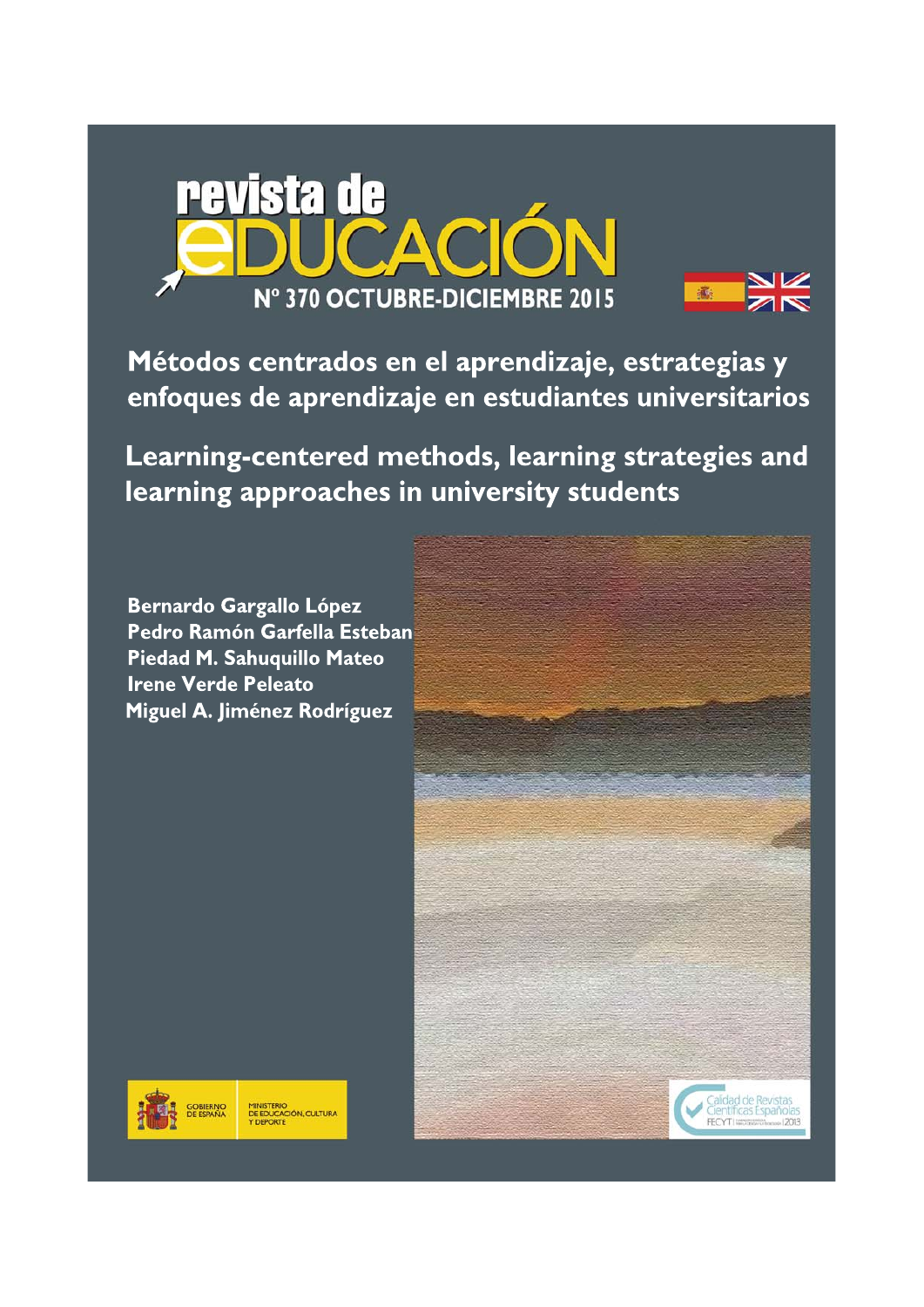# **Learning-centered methods, learning strategies and learning approaches in university students1**

# **Métodos centrados en el aprendizaje, estrategias y enfoques de aprendizaje en estudiantes universitarios**

DOI: 10.4438/1988-592X-RE-2015-370-304

Bernardo Gargallo López Pedro Ramón Garfella Esteban Piedad M. Sahuquillo Mateo Irene Verde Peleato Universidad de Valencia Miguel Ángel Jiménez Rodríguez Universidad Católica de Valencia

#### Abstract

Learner-centered methods seem more appropriate for promoting student learning and self-regulation skills. We wanted to assess the impact of learningcentered methodology on learning strategies and learning approaches of three student groups. They were first year students studying the degrees of Pedagogy and Social Education at the University of Valencia, who studied the subject of Educational Theory. The sample consisted of 133 students. A pre-experimental design was used with pretest and post-test measures with the CEVEAPEU and CPE questionnaires. Besides, students assessed the methods used by their teachers with a quantitative questionnaire. Qualitative data were also collected from students to provide a more integrated perspective: a focus group was

216 Revista de Educación, 370. October-December 2015, pp. 216-241 Received: 23-04-2015 Accepted: 08-07-2015

<sup>(1)</sup> The results that we enclose are based on a three years research. It is «Learning-centered methodologies at the university. Design, implementation and assessment", approved by the Spanish Economy and Competitiveness' Ministry into the National Basic Research Program, 2001 (2013-2015) (Financing Plan E, PGE), directed by Professor Ph.D. Bernardo Gargallo (code EDU2012-32725).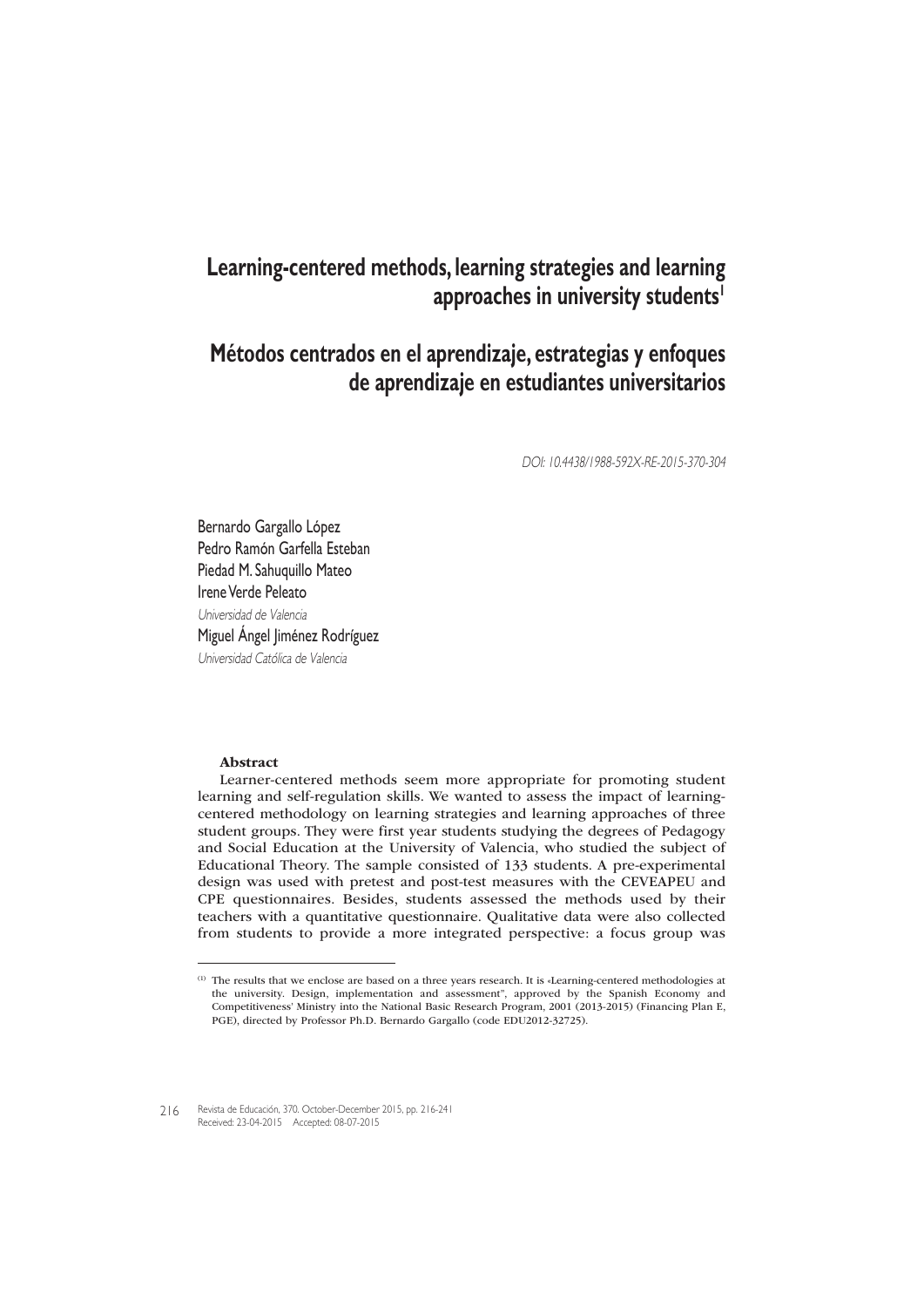organized with some students to analyze the methods, and some students from all three groups also assessed them with an opened questionnaire. The teachers of the three groups agreed the learner-centered methodology. Teaching methods included an expository methodology, questions, classroom discussion, classroom practices, cooperative work, conducting research work and classroom presentation, and an evaluation system which used training procedures that returned feedback to students (two portfolios, assessment of oral presentations, rubrics, co-evaluation, self-assessment and written tests). Significant improvements in learning strategies and in deep approach scores were obtained in the post-test. Students positively assessed the methods used compared with more traditional ones. This work is relevant for the positive results obtained from a more integrative methodological approach than in other analyzed studies.

Keywords: learner-centered teaching, self-regulated learning, learning strategies, learning approaches, freshmen.

#### Resumen

Los métodos centrados en el aprendizaje parecen más adecuados para favorecer el aprendizaje del estudiante y sus capacidades de autorregulación. En este trabajo se pretendía valorar la incidencia de métodos centrados en el aprendizaje sobre las estrategias de aprendizaje y los enfoques de aprendizaje de tres grupos de alumnos de 1º de los grados de Pedagogía y Educación Social de la Universidad de Valencia en la asignatura Teoría de la Educación, de 1º curso. La muestra estaba constituida por 133 alumnos. Se utilizó un diseño preexperimental, con medidas de pretest y postest, tomadas mediante los cuestionarios CEVEAPEU y CPE; además los alumnos valoraron los métodos utilizados por sus profesores con un cuestionario cuantitativo. También se recogieron datos cualitativos de los estudiantes para disponer de una perspectiva más integradora: se realizó un grupo de discusión para analizar los métodos y también alumnos de los tres grupos los valoraron por medio de un cuestionario cualitativo abierto. Los profesores de los tres grupos acordaron la metodología, centrada en el aprendizaje y en el alumno. Los métodos docentes utilizados integraban metodología expositiva, preguntas, discusión en clase, prácticas de aula, trabajo cooperativo, elaboración de un trabajo de investigación y exposición ante la clase, y un sistema de evaluación que hacía uso de procedimientos formativos que devolvían feedback a los estudiantes (dos entregas de portafolios, evaluación de las exposiciones orales en clase, rúbricas, coevaluación, autoevaluación y pruebas escritas). Se encontraron mejoras significativas en las estrategias de aprendizaje en el postest y en las puntuaciones de enfoque profundo. Los alumnos valoraron positivamente los métodos utilizados en comparación con otros más tradicionales. Este trabajo es relevante por los resultados positivos debidos de un planteamiento más integrador a nivel metodológico que en otros estudios analizados.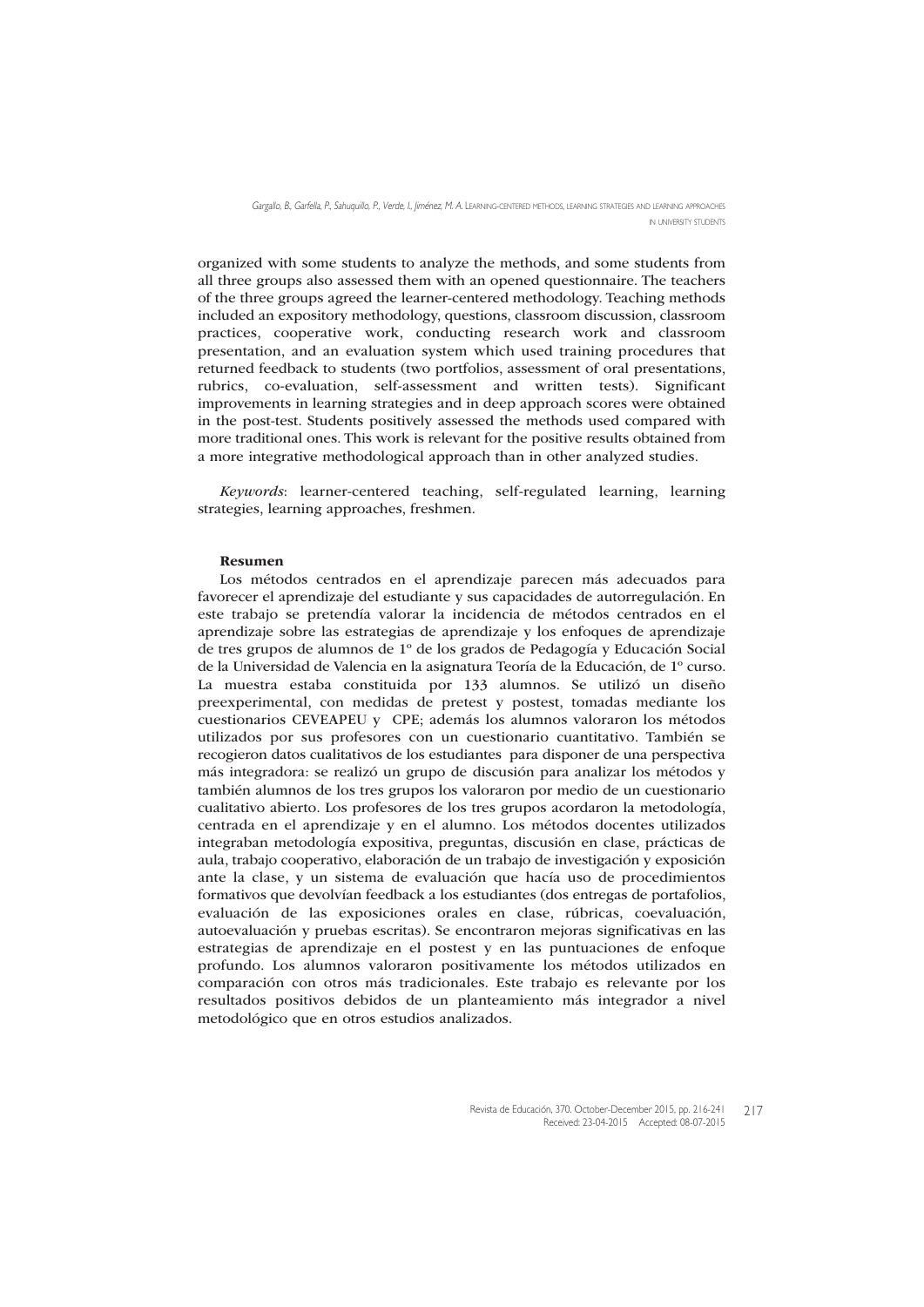Palabras clave: enseñanza centrada en el aprendizaje, aprendizaje autorregulado, estrategias de aprendizaje, enfoques de aprendizaje, estudiantes de primer curso.

## **Introduction**

The learning-centered model used in students has become more important in the literature and in research on higher education.

Based on several works that have used interpretative approaches to study teachers' ways of teaching and their conceptions of teaching and learning (Biggs, 2005; García Valcárcel, 1993; Kember, 2009; Kember & Gow, 1994; Kember & Kwan, 2000; Samuelowicz & Bain, 2001), two models have been specified: the traditional model, transmitting knowledge, teacher-centered and teaching-centered, and the learningcentered, student-centered model in both teaching and evaluation.

The learning-centered model emphasizes student learning. Knowledge is understood as building. Teachers are responsible for curricular design, but students must cooperate in curricular development. Students are encouraged to design their learning routes and to be committed to the process (Machemer & Crawford, 2007). Student conceptions are employed as a basis to prevent errors and to promote a conceptual change. The student-teacher interaction is bidirectional to negotiate meanings. Cooperative work among students is encouraged for joint knowledge building and developing the skills, attitudes and values needed in their student and professional life. Using what students have learned is expected for life and for interpreting the reality in which they live. Interest and motivation fall especially on students themselves.

Innovative teaching is used –with different methods that favor active learning: cooperative work, problem-based learning, developing projects, and other methods, that are compatible with a quality expository methodology (Zabalza, 2012)-; a significant evaluation, considered to be a learning opportunity, with different information collection sources, that provides students with feedback (Hernández, 2012), allows them the chance to participate in the process and encourages learning from students' self-assessment process. The competences and results of

<sup>218</sup> Revista de Educación, 370. October-December 2015, pp. 216-241 Received: 23-04-2015 Accepted: 08-07-2015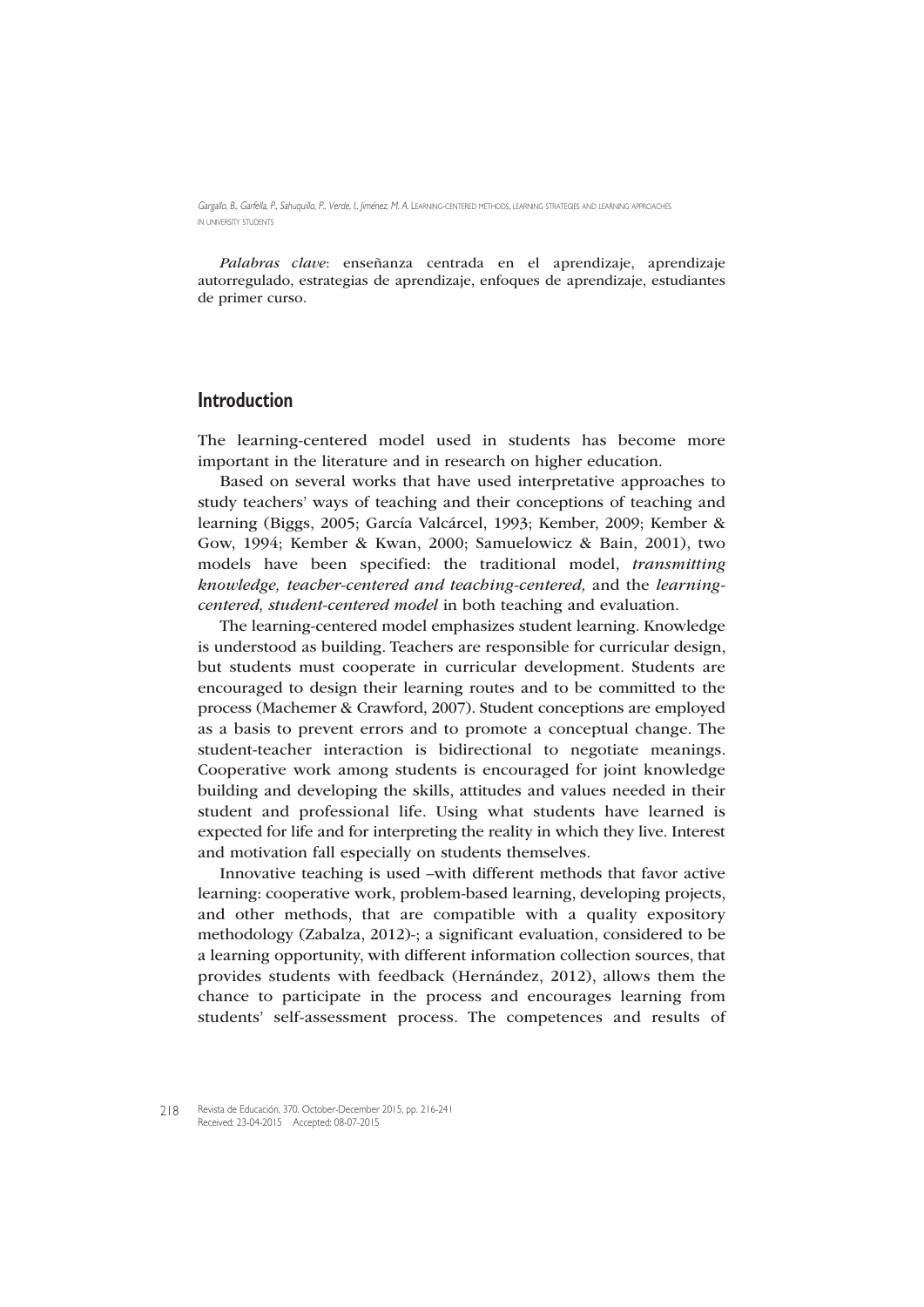learning to be acquired by students are clarified and explained in order to facilitate self-assessment (Hannafin, 2012), and a flexible curriculum is prepared to offer students the possibility of selecting alternative learning routes (EI-ESU, 2010). The fundamental role played by teachers in this context is as mediators and coordinators of good environments and learning experiences (Monereo & Pozo, 2003).

Several publications exist on recommendations to implement the model (Bista, 2011; Campbell, 2012; Mostrom & Blumberg, 2012; Nitza, 2013;), and also on specific development initiatives of some parameters (Armbruster, Patel, Johnson & Weiss, 2009; Christopher & Rust, 2006; Heise & Himes, 2010; Pucha & Utschig, 2012; Tessier, 2007; Tien, Roth & Kampmeier, 2002).

In the present work, we intend to provide a relevant contribution in this direction by presenting the results of a research work that aimed to analyze the impact of innovative learning-centered methods on university students' learning based on the conviction of having empirical data available to help improve quality in university teaching-learning.

Although promoting a student-centered approach throughout university would be ideal, being modest at the beginning and taking small steps are worthwhile. When students obtain positive results, the area of influence can be extended. This work analyzes the impact of innovative learning-centered methods implemented by three teachers who teach the same subject (Educational Theory) with year-one students in two Education degrees (Pedagogy and Social Education) at the University of Valencia. To evaluate this, students' learning strategies were assessed. These strategies include affective-motivational and support elements, metacognitive and cognitive elements: "will", "self-regulation" and "skill" (Weinstein, Husman & Dierking, 2000), which permitted the assessment of their self-regulation capacity (Pintrich, 2000 & 2004; Yip, 2012; Zimmerman, 2002; Zimmerman & Schunk, 2011). We also assessed learning approaches, consistencies that refer to the way an academic test is dealt with, which stem from both student perceptions of the task and the individual's characteristics (Biggs, 1993; Entwistle, 2011; Entwistle & Peterson, 2004; McCune & Entwistle, 2011. The typology that we support is that which postulates the existence of two approaches, surface and deep (Biggs, 1993; Entwistle, 1995). Data were also collected from the assessments that students made of the process followed in teaching and assessment.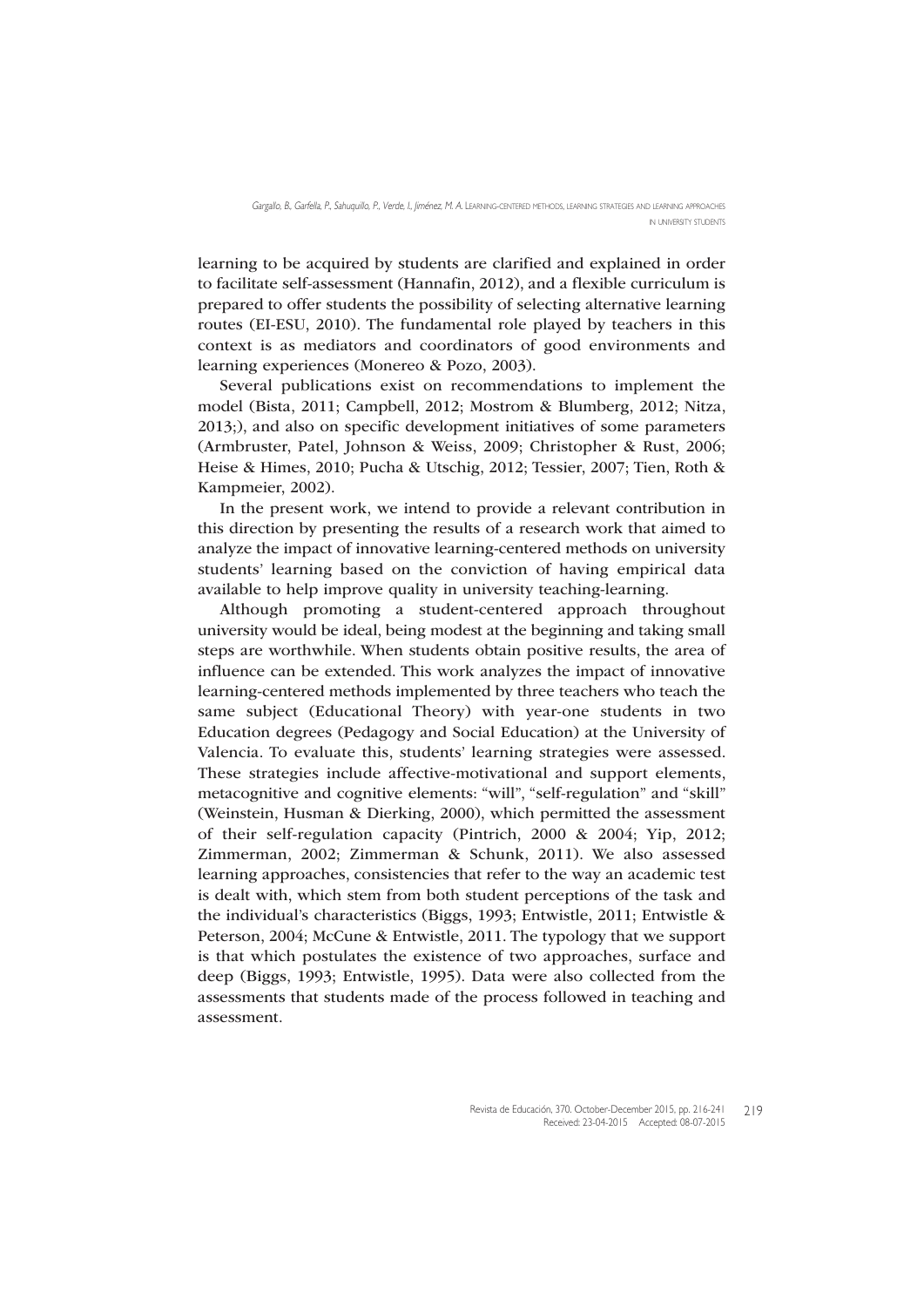Thus the objectives pursued in this work were to evaluate the incidence of student-centered methods in student-learning strategies and approaches, and to analyze the assessments made by students of the methods used in the subject.

## **Method**

## **Hypothesis**

Applying learning-centered methods to the aforementioned subject will reveal statistically significant differences among students between the pretest and the post-test in learning strategies, which will improve, and in *learning approaches*, by improving the deep approach scores and lowering the surface approach ones. Student assessments will be positive.

#### **Design**

A pre-experimental pretest-post-test design was applied to the groups of students who were taught the subject. We opted for this design<sup>2</sup> as student selection was not aleatory and we did not have a similar sample of students undergoing traditional teaching-learning treatments. Two lots of qualitative data were included when the subject ended, which derived from a focus group and open questionnaires, and indicated students' perception of the process.

#### **Sample**

The sample included 133 year-one students at the University of Valencia who studied Education Theory in the degrees Pedagogy (two groups, one with 50 students and 62 in the other) and Social Education (one group with 21 students). Of these, 114 were female (85.7%) and 19 were male (14.3%).

<sup>(2)</sup> We are aware that a quasiexperimental design with a non equivalent control group, and with students who also studied the same subject in the same degree or in another one, but with a traditional methodology, would have been better. It was not possible to take such an initiative given the difficulties it implied, specifically the need to count on research with traditional teachers, who we know exist, but do not accept this type of research.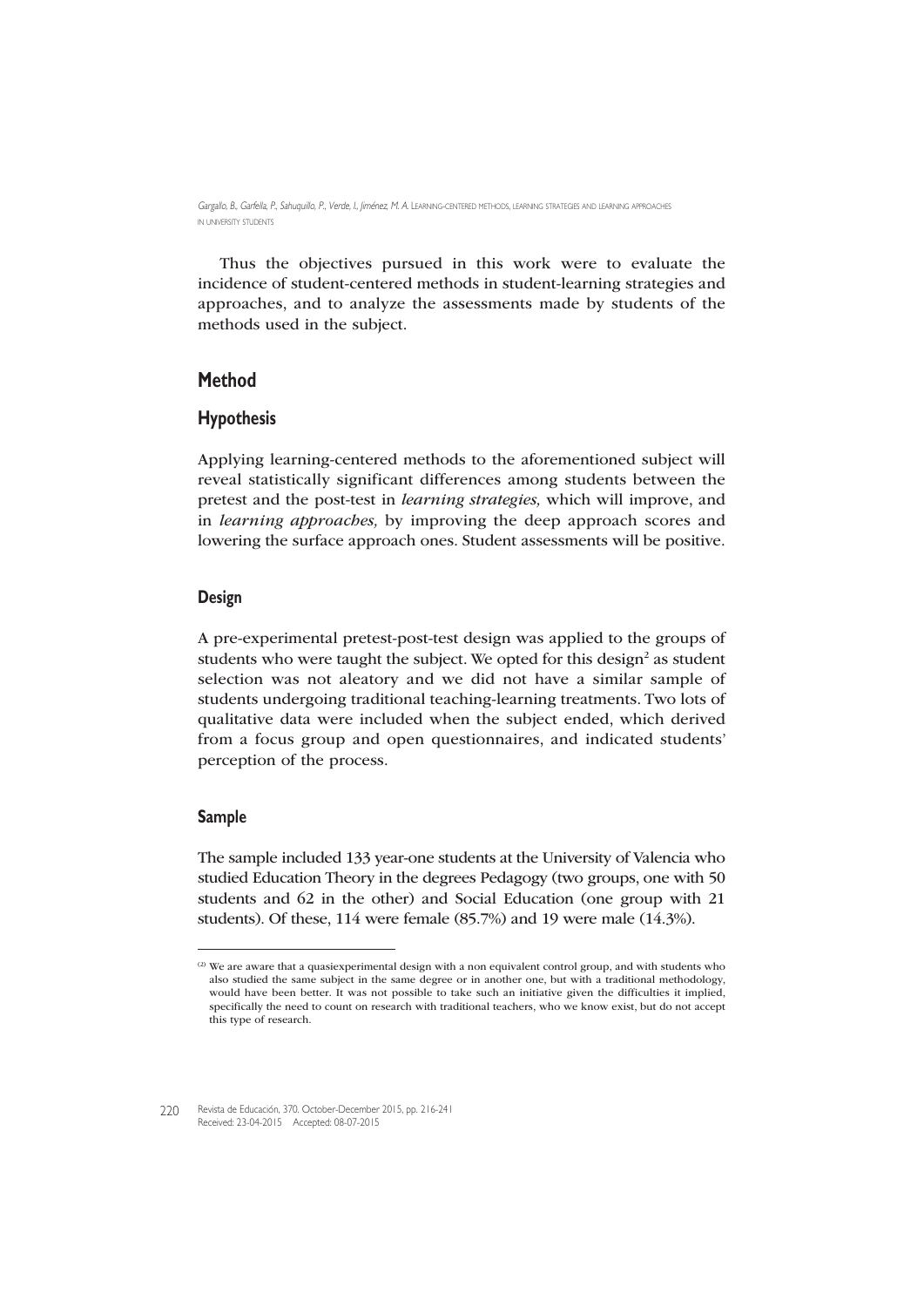#### **Instruments**

To evaluate university students' learning strategies, we used the CEVEAPEU (Questionnaire to Evaluate University Students' Learning Strategies) questionnaire (Gargallo, Suárez-Rodríguez & Pérez-Pérez, 2009), which was designed based on the assumptions of the self-regulated learning theory (Boekaerts, 2006; Pintrich, 1995, 2000 and 2004; Zimmerman, 2002) and includes the three components mentioned in the Introduction.

It comprises 88 items on a 5-grade Likert-type response scale, and is arranges in two scales, six subscales and 25 strategies. Details of its structure are included in Table I, along with its reliability data. The reliability of the whole questionnaire was  $a=0.897$ .

To evaluate the learning approaches, we used CPE (Study Processes Questionnaire), which is a Spanish translation of the R-SPQ-2F by Biggs, Kember and Leung (2001). It includes 20 items divided into two scales, one with a surface approach and the other with a deep approach. Each scale is formed by 10 items subdivided into two factors that evaluate motives and strategies (surface ones on one scale and deep ones on the other). We used the translation by Hernández Pina, who adapted it to the Spanish population (Abalde et al., 2001). Table II presents its structure and the internal consistency data.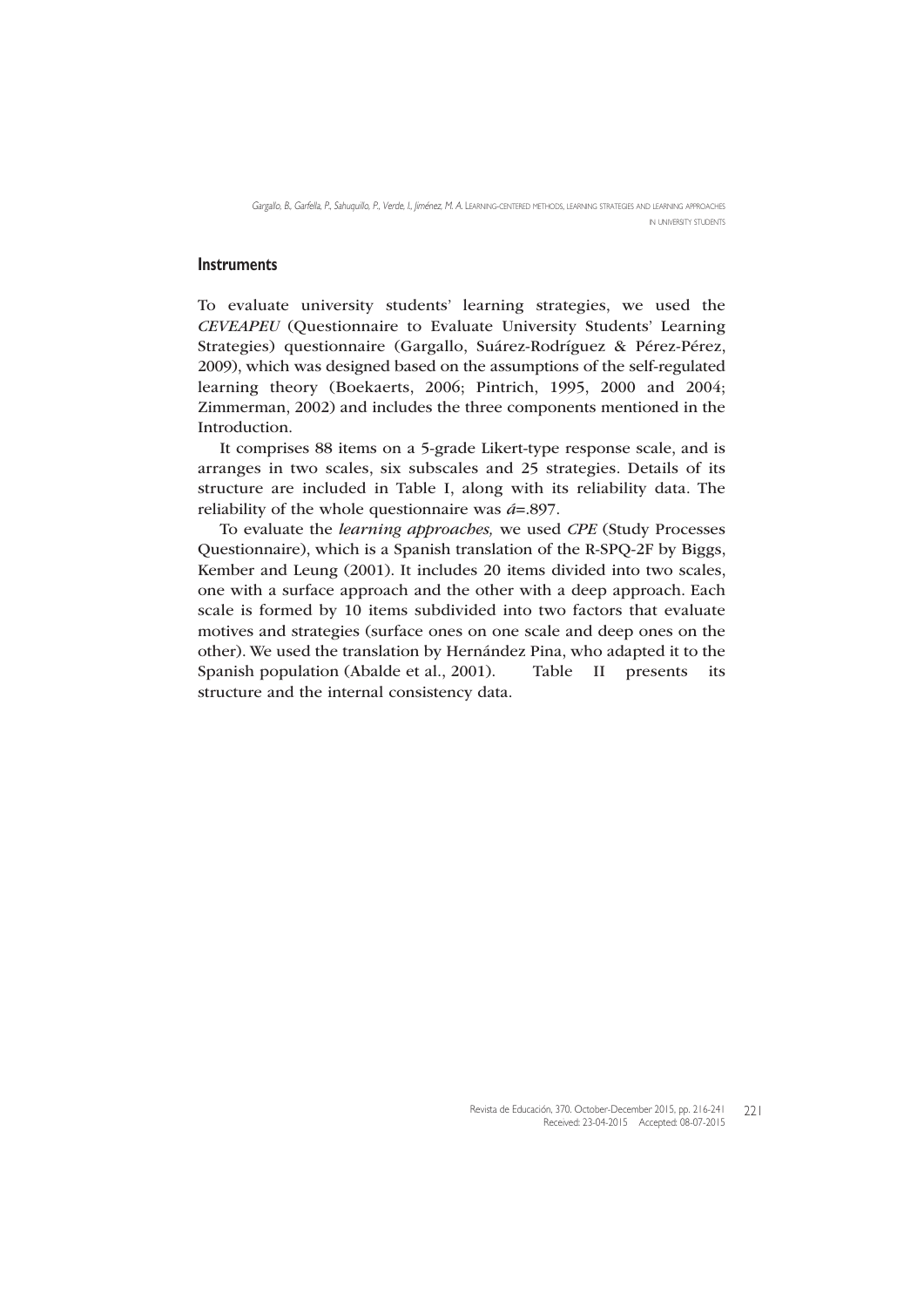| <b>Scales</b>                                | <b>Subscales</b>                                                                              | <b>Strategies</b>                                                               |
|----------------------------------------------|-----------------------------------------------------------------------------------------------|---------------------------------------------------------------------------------|
|                                              |                                                                                               | Intrinsic motivation ( $\alpha = .500$ )                                        |
|                                              |                                                                                               | Extrinsic motivation ( $\alpha$ = .540)                                         |
|                                              | Motivational strategies<br>$(\alpha = .692)$                                                  | Task value ( $\alpha = .692$ )                                                  |
|                                              |                                                                                               | Internal attributions ( $\alpha = .537$ )                                       |
|                                              |                                                                                               | External attributions ( $\alpha$ = .539)                                        |
|                                              |                                                                                               | Self-efficacy and expectations ( $\alpha$ = .743)                               |
|                                              |                                                                                               | Conception of intelligence being modifiable ( $\alpha$ = 595)                   |
| Affective strategies, of                     | Affective components                                                                          | Physical state and mood ( $\alpha$ = .735)                                      |
| support and control/                         | $(\alpha = .707)$                                                                             | Anxiety ( $\alpha$ = .714)                                                      |
| self-management                              | Metacognitive strategies                                                                      | Knowledge of the evaluation objectives and criteria ( $\alpha = 606$ )          |
| $(\alpha = .819)$                            | $(\alpha = .738)$                                                                             | Planning ( $\alpha$ = .738)                                                     |
|                                              |                                                                                               | Self-assessment ( $\alpha$ = .521)                                              |
|                                              |                                                                                               | Control. Self-regulation ( $\alpha$ = .660)                                     |
|                                              | Context based control                                                                         | Controlling the context ( $\alpha$ = .751)                                      |
|                                              | strategies, social interaction<br>and resources management<br>strategies<br>$(\alpha = .703)$ | Social interaction skills and learning with classmates<br>$(\alpha = .712)$     |
|                                              | Information seeking and                                                                       | Knowledge of information sources and searches $(\alpha = .685)$                 |
|                                              | selection strategies<br>$(\alpha = .705)$                                                     | Selecting information ( $\alpha$ = .630)                                        |
|                                              |                                                                                               | Acquiring information ( $\alpha$ = .677)                                        |
|                                              | Information processing and use                                                                | Elaboration ( $\alpha$ = .739)                                                  |
| Information processing<br>related strategies | strategies                                                                                    | Organization ( $\alpha$ = .810)                                                 |
|                                              | $(\alpha = .821)$                                                                             | Personalization and creativity. Critical thinking $(\alpha = .771)$             |
| $(\alpha = .864)$                            |                                                                                               | Storage. Memorizing. Use of technical mnenomics resources ( $\alpha$ =<br>.765) |
|                                              |                                                                                               | Storage. Simple repetition ( $\alpha = .691$ )                                  |
|                                              |                                                                                               | Transfer. Using information ( $\alpha = .656$ )                                 |
|                                              |                                                                                               | Managing resources to use the acquired information ( $\alpha = .598$ )          |

TABLE I. The CEVEAPEU structure and the internal reliability-consistency data

Source: The Authors

Revista de Educación, 370. October-December 2015, pp. 216-241 222 Revista de Educación, 370. October-December<br>Received: 23-04-2015 Accepted: 08-07-2015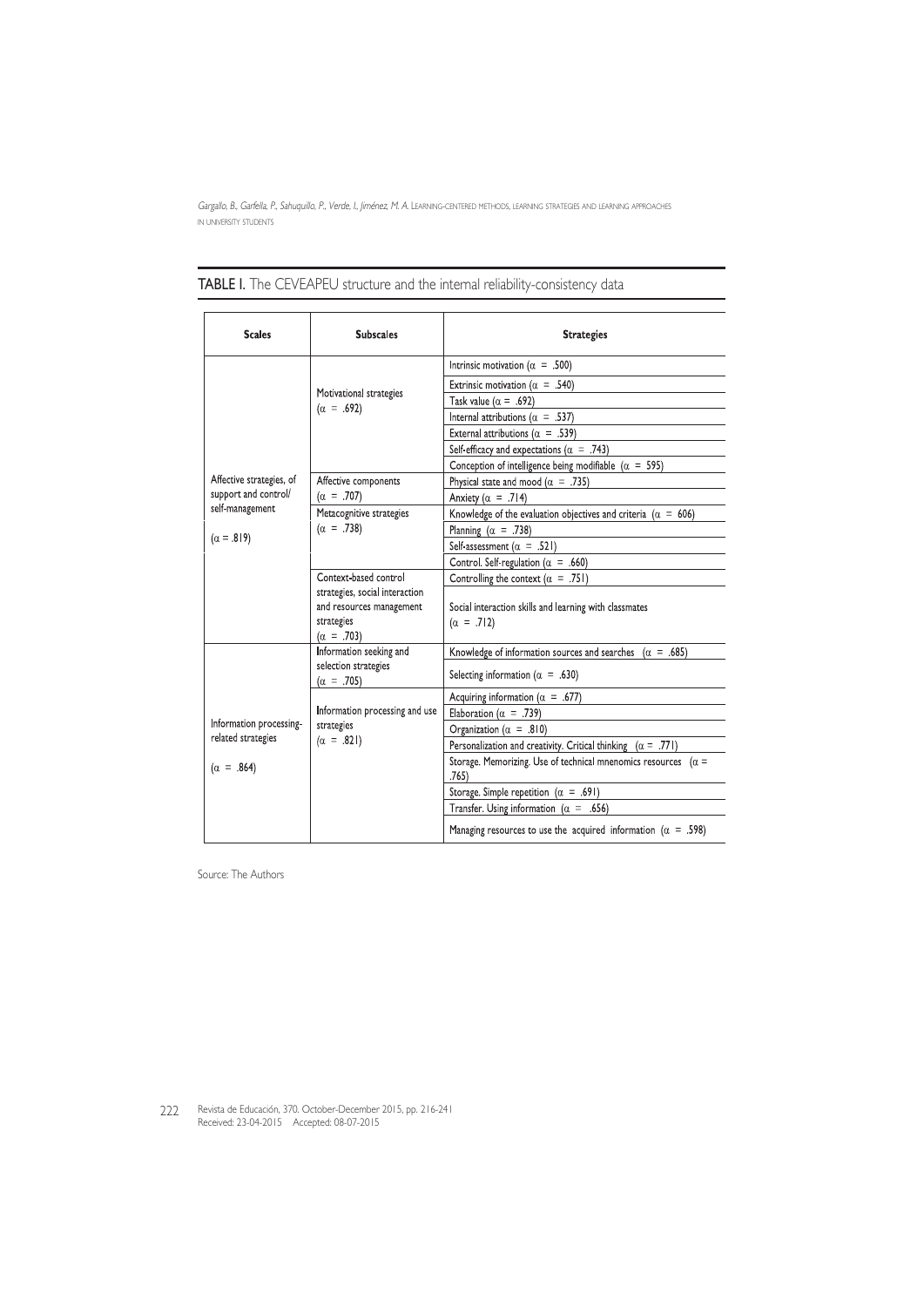TABLE II. Structure of the CPE and the internal reliability-consistency data.

| <b>Scales</b>                | <b>Factors</b>    |
|------------------------------|-------------------|
|                              | Deep approach     |
| Scale I, Deep Approach       | $(\alpha = .631)$ |
|                              | Deep strategy     |
| $(\alpha = .812)$ (10 items) | $(\alpha = .688)$ |
|                              | Surface motive    |
| Scale 2, Surface approach    | $(\alpha = .652)$ |
| $(\alpha = .795)$ (10 items) | Surface strategy  |
|                              | $(\alpha = .706)$ |

Source: The Authors

To evaluate the methods, all the students answered a quantitative questionnaire prepared by the research team when teaching ended according to its usefulness for learning and for personal satisfaction. The assessment scale had five grades (Not at all-A lot).

A discussion group (focus group) was also organized in which the participating students who belonged to three groups described the teaching methodology and evaluation used by the teacher, assessed it and made suggestions for improvements.

Fifteen students, five from each group, answered an open questionnaire, prepared by the research team, and also described the methodology by assessing it for its usefulness for learning and comparing it with other experimented methods. Finally, they made suggestions for improvements.

#### **Data collection procedure**

Students answered the CEVEAPEU and CPE questionnaires when teaching the subject began (the pretest) and contextualized their responses in the way they usually learned, and answered them again at the end (the posttest) by contextualizing their responses about teachers and the subject they had learnt on the website: https://poliformat.upv.es/portal. When teaching ended, students also answered the closed quantitative questionnaire to assess the methodology, a discussion group was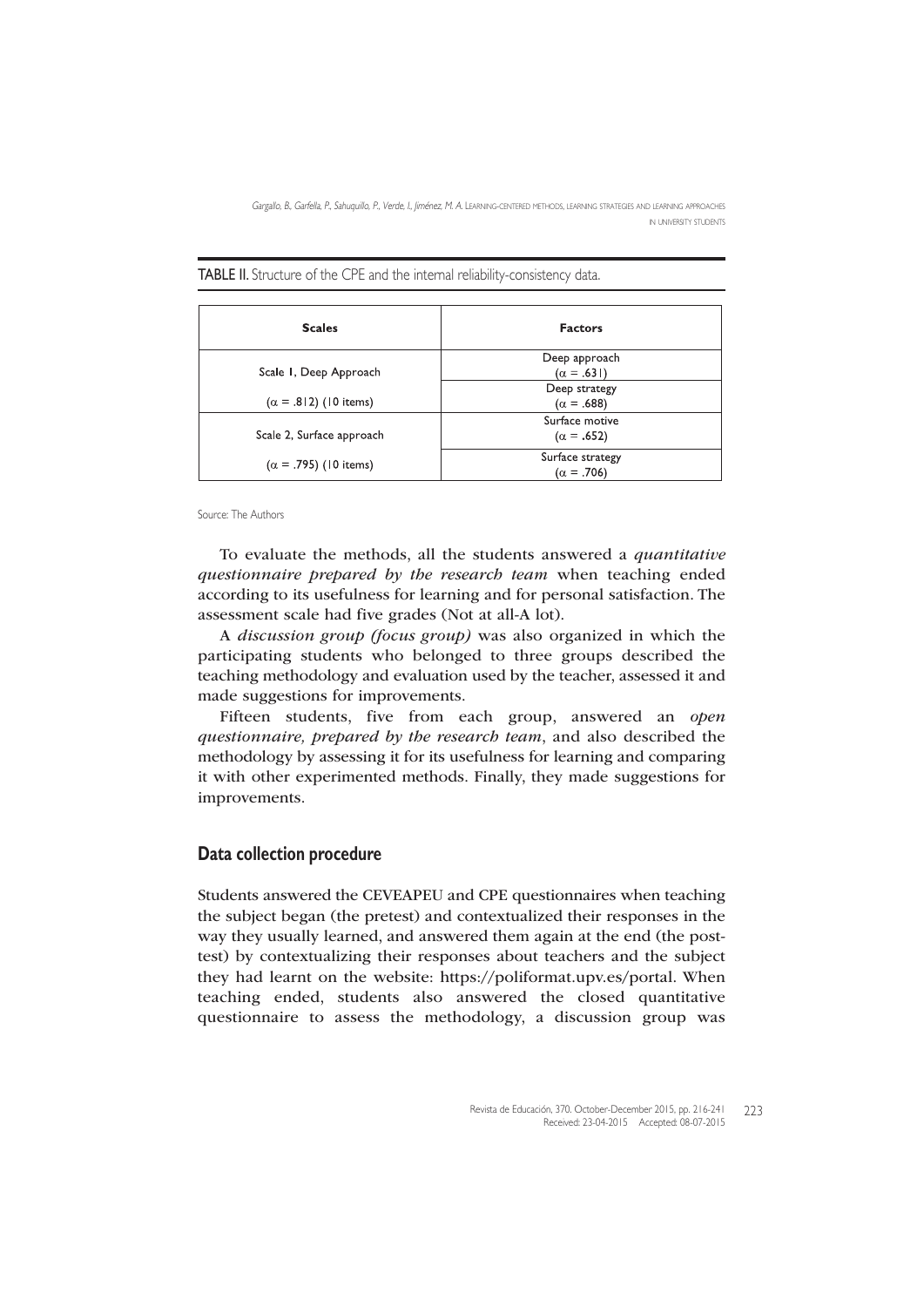organized and the selected students completed the open assessment questionnaire.

#### **Dynamics and methodology followed in the subject**

The three teachers used the same innovative learning-centered methods: for each theme, they presented in class the expected competences, objectives and learning results, along with contents, tasks and materials. Well in advance, teachers uploaded questions/answers of different complexities from each theme to the virtual classroom, which the students answered based on the autonomous work they did with the materials. Later in class, a preliminary assignment was carried out, which included discussion and seeking the group's consensus about the questions that each student had worked on individually. This was followed by an ideashared session as a large group, led by the teacher, which involved students participating, debating, and providing the necessary explanations and accounts. Classroom practicals were done on each theme to help students acquire skills and practically apply contents, which included study cases, simulations, videos, using pedagogic techniques, etc. These practicals provided group work and idea-shared sessions, in which the teachers mediated. During the 4-month period, students conducted some research as a group with fieldwork about the life-long learning situation in a town, or in a district if they were in a large city. Follow-up sessions were organized in class to council students and to compare the achievements they made. At this point, students had to present their work, which involved the teacher and the other students in their group asking questions, and voicing doubts, considerations, etc., when the final document that witnessed their work was handed to the teacher. This presentation was evaluated by both the teacher and the students who did not participate in the presentation group by means of a public rubrics and evaluation criteria. During the same 4-month period, students had to hand in two portfolios that provided evidence for student learning: questions debated in class, reports of practicals, a metacognitive reflection on the process followed, and self-assessment, with rubrics. The teachers returned the corrected portfolios to the students with their assessments and proposals for improvement, and students could improve the product they had prepared. At the end of the 4-month period, students also sat a written exam on the contents they had worked on.

Revista de Educación, 370. October-December 2015, pp. 216-241 Received: 23-04-2015 Accepted: 08-07-2015 224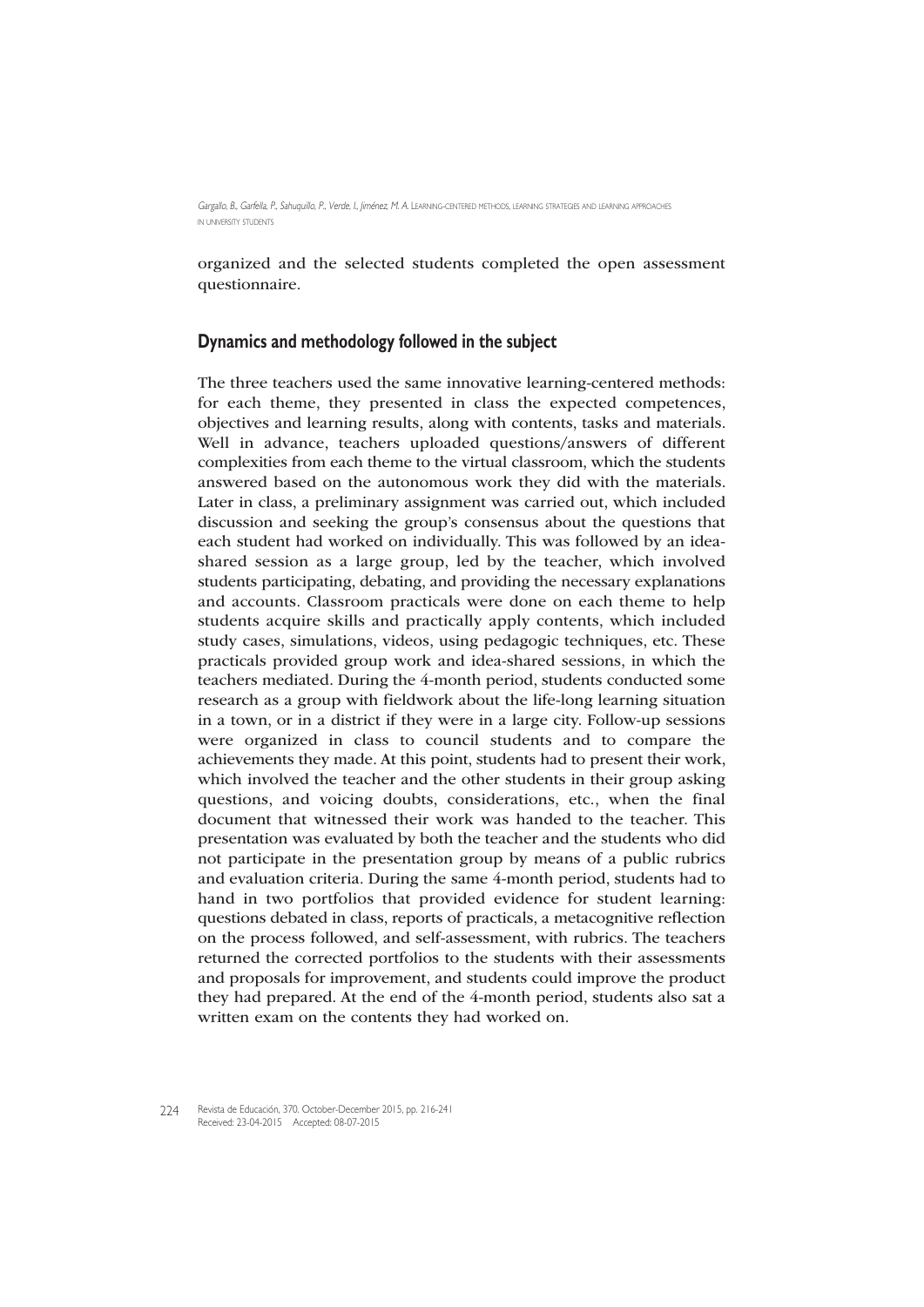Thus the following methods were employed for teaching:

- Participative master class
- Question time
- Discussion in a small group about the questions prepared, ideashared session in a large group, and general discussion with the teacher as a mediator
- Classroom practicals
- **Preparing research work by cooperative work**
- $\blacksquare$  Preparing a portfolio

After the evaluation, several tools were used:

- portfolio (handed in twice and corrected by the teachers to be returned to students to provide them feedback) (60% of the end mark, which represents 20% to the questions prepared by students, 20% to the practicals reports and 20% to the group research work), with evaluation rubrics
- $\blacksquare$  final written open-answer exam about the contents worked on (40%) of the end mark)
- co-evaluation of the research work presented by students, using a public rubrics
- student self-assessment

### **Statistical analysis**

The sample's normality was analyzed using the Kolmogorov-Smirnov (K-S) test to determine with what items the parametric tests could be done. The results of the items with normal distribution were submitted to an analysis of variance (ANOVA) (a repeated-measures General Linear Model) which included effect size estimations (*partial*  $\eta^2$ ) using SPSS 19.0, and comparing the scores obtained in the pretest with the post-test score. In those cases in which distribution was not normal, the Wilcoxon Z test was used. In such cases, the effect size was estimated by  $\varphi$  (Fritz & Morris, 2012).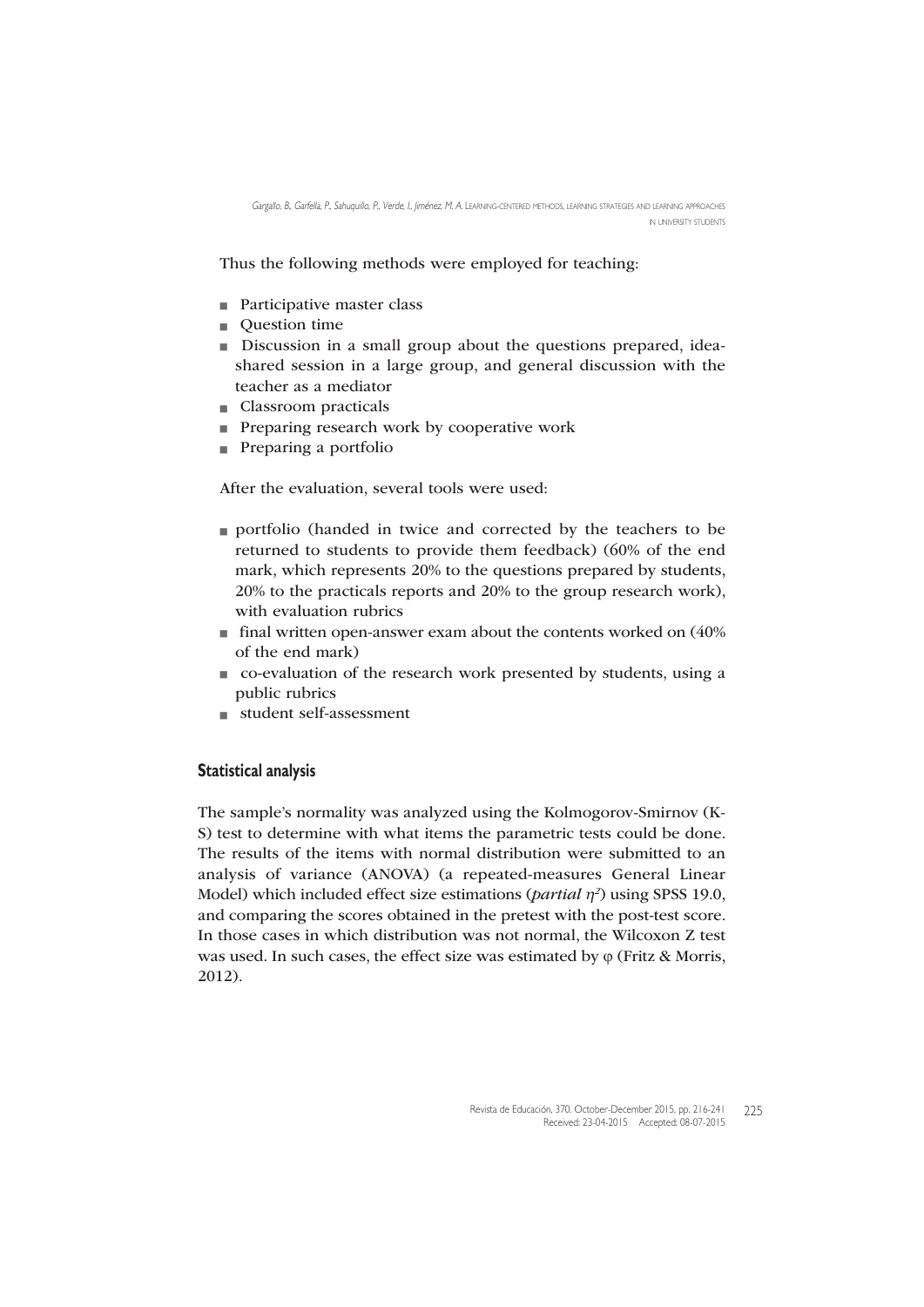### **Results**

#### **In learning strategies**

The results are described after first including those with the global questionnaire score, then those obtained with the two scales, the six subscales and the 25 strategies (Table III). Given the large quantity of data, we only included the results of the variables with significant differences. For each variable, the ANOVA F-test was included with the significance of the difference and the partial  $\eta^2$  value. When the F-test values were below 1, in those cases in which distribution was not normal, non parametric tests were also carried out (the Wilcoxon Z test and estimating its effect sizes by  $\varphi$ ). When it was necessary to include the multivariate analysis results to analyze two variables or more, this was done with the results not included in the table because it only includes the results of univariate tests and not of the non parametric tests.

In order to present a simpler discourse, what is indicated below refers to the value of the significance in the F-test, and also to partial  $\eta^2$  in the overall score, in the strategies and subscales, and all with normal distribution. The same was done with the scores of the strategies. A reference and comment were collected only in those cases in which the non parametric tests provided relevant information: be it because of a higher degree of significance of the differences obtained by the Wilcoxon Z test, or a higher ϕ value in the effect size estimation.

We found differences in the statistically significant means in the mean overall questionnaire score from the pretest to the post-test,  $p < 01$ , partial  $\eta^2$  =.073, with a medium effect size<sup>3</sup>, and improvement in the post-test.

As we went down a specification level, the 2-scale one, which had two variables, a multivariate analysis was done. The results of the change in the joint profile of both scales were also statistically significant (λWilks 1.132=5.026; p=.027; partial  $η^2$ =.037), and the effect size was small.

With the univariate analysis, we obtained statistically significant differences on both scales for the affective strategies of support and

<sup>(3)</sup> Typically, the proposal of Cohen (1988) has been used to specify the effect size of partial  $\eta^2$ , small size=.01-.06, medium size =>.06-.14 and large size = >.14. In a very recent study on effect size, Fritz & Morris (2012) also interpreted for partial  $\eta^2$  a small effect size from.01, a medium effect size from.059 and a large effect size from.14. The same authors provided the following evaluation scale for  $\varphi$ : a small effect size from.01, medium from.24 and large from.37.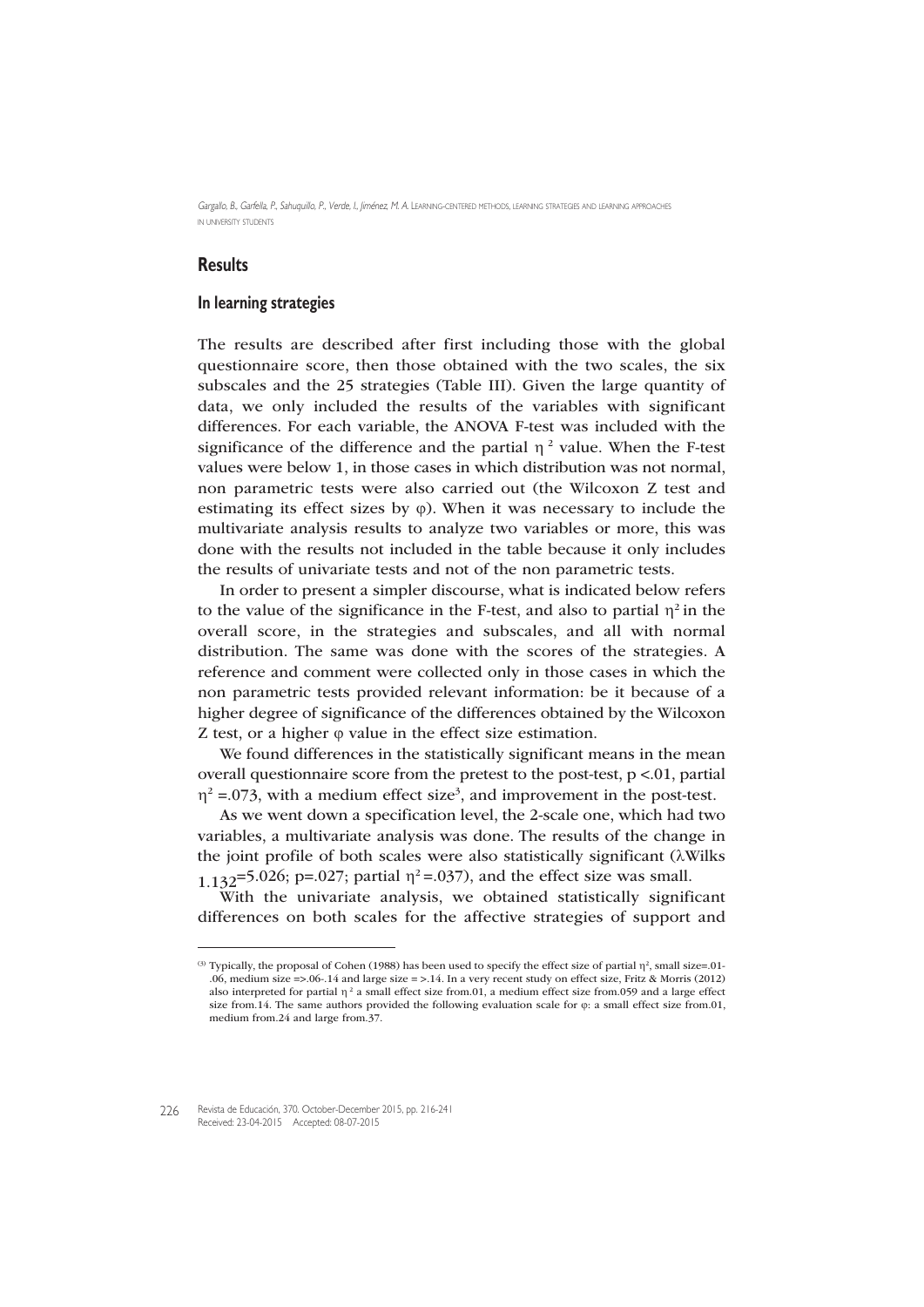control, p <.05, partial  $\eta^2$  =.044, and for the Information processing strategies,  $p < 0.01$ , partial  $\eta^2 = 0.055$ . The effect size was small.

With the multivariate analysis, we found that the results obtained in the evolution of the joint profile of the six subscales were statistically significant ( $\lambda$ Wilks 6.68=3.081; p=.008); partial  $\eta^2$ =.127. The effect size was medium.

We found statistically significant differences in the univariate analysis. We noted improvement in the post-test on three of the six subscales: Metacognitive strategies,  $p < 0.01$ , partial  $\eta^2 = 0.061$ , Seeking and Selecting, p <.001, partial  $\eta^2$ =.110 and Processing and Using, p <.01, partial  $\eta^2$ =.055. The effect size was small in the third case and medium in the other two. This did not occur on the other three subscales, and the score was higher in the post-test.

In the multivariate analysis, the joint profile of the 25 learning strategies and their evolution from the pretest to the post-test showed statistically significant differences ( $\lambda$ Wilks 25.104=1.768; p<.05; partial  $\eta^2$ =.298). The effect size was large.

When we move down to the last dimension (strategies), we observed statistically significant differences in eight of the 25 strategies, and improvement in the post-test:

In the two Motivational strategies we found: Intrinsic motivation, p  $\lt$ .05, partial  $\eta^2$ =.039 and Self-efficacy and expectations, p  $\lt$ .01, partial  $\eta^2$ =.058. The effect size was small.

Statistically significant differences were noted in one of the Metacognitive strategies with growth in the post-test: Knowledge of objectives and criteria,  $p < 0.05$ , partial  $\eta^2 = 0.080$ , with a medium effect size. In the other three, the differences were not significant, and those found in Self-assessment came close to the.05 significant value,  $p = 0.094$ . Improvement was also seen in the post-test.

Significant differences were noted in the Seeking and selecting strategies: Knowledge of sources,  $p < 0.01$ , partial  $\eta^2 = 0.099$ , and a medium effect size; Selecting information,  $p < 0.05$ , partial  $\eta^2 = 0.049$ , with a small effect size.

Significant differences were observed in the three Processing and using strategies: Elaboration,  $p < 0.01$ , partial  $\eta^2 = 0.058$ , Personalization and creativity, p <.05, partial  $\eta^2$  =.033 -in this case, the significance value in the Wilcoxon Z test was higher and  $\varphi$ = 0.2415-; Storage and memorizing, p <.075, partial  $\eta^2$ =.033. The effect sizes were small and medium.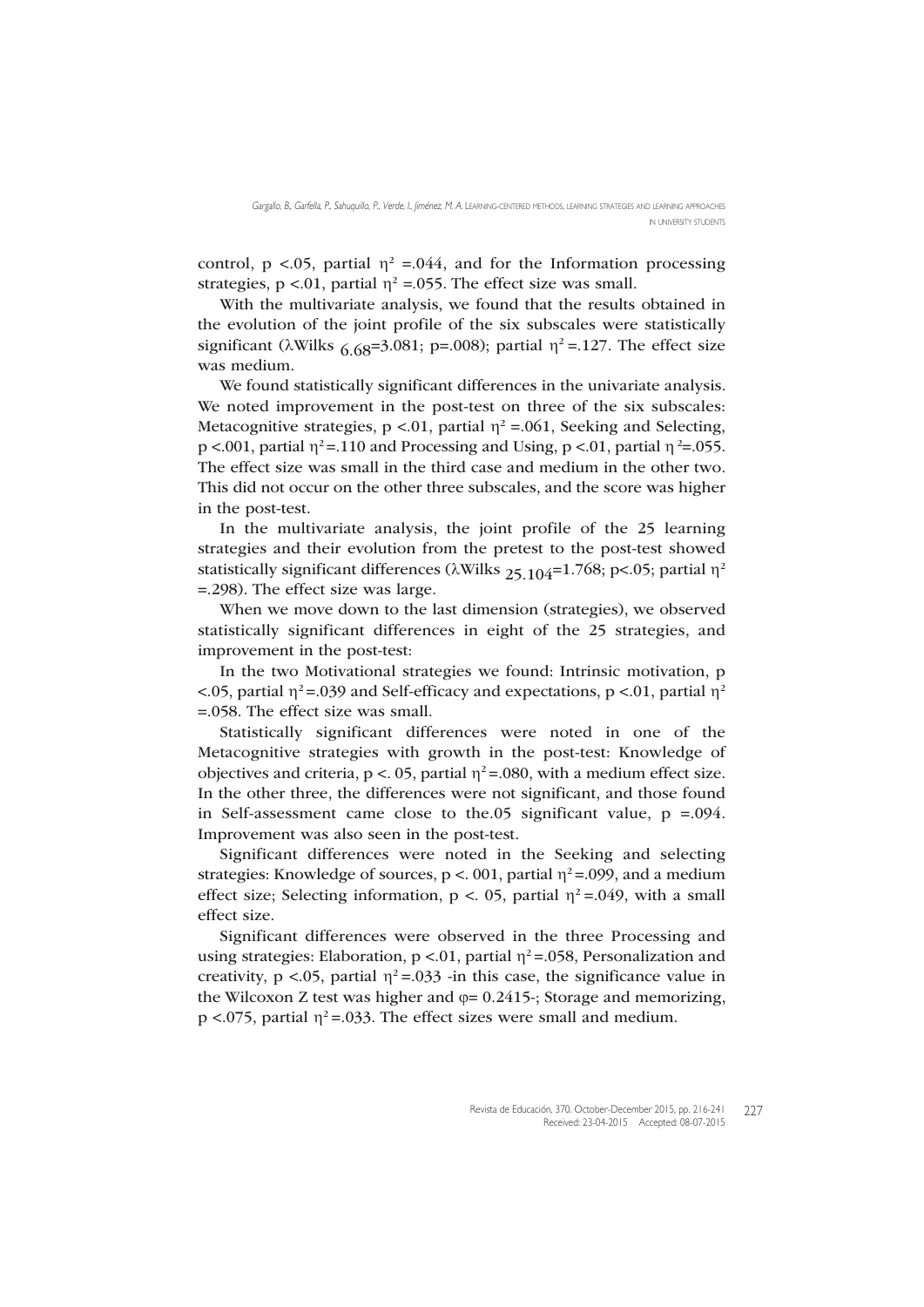Therefore, we can state that students' learning strategies improved and this improvement was greater in the Motivational, Metacognitive, seeking and selection, and Processing and using strategies, which are strategies in which the implemented teaching and evaluation dynamics can have a positive and stronger influence. Not all the strategies significantly improved: in some cases, strategies referred to conceptions, which are not easy to change (as with Strategy 7, which referred to Conceiving intelligence), while in others, elements were not controlled in the subject (as in Strategy 8, Physical state and mood, or as in strategy 9, Controlling anxiety, areas which, at the end of the 4-month period, when there are exams and all the stress that comes with them, can affect students' perception). In any case, nearly all the strategies improved in the posttest, but they did not all show significant differences.

Revista de Educación, 370. October-December 2015, pp. 216-241 228Received: 23-04-2015 Accepted: 08-07-2015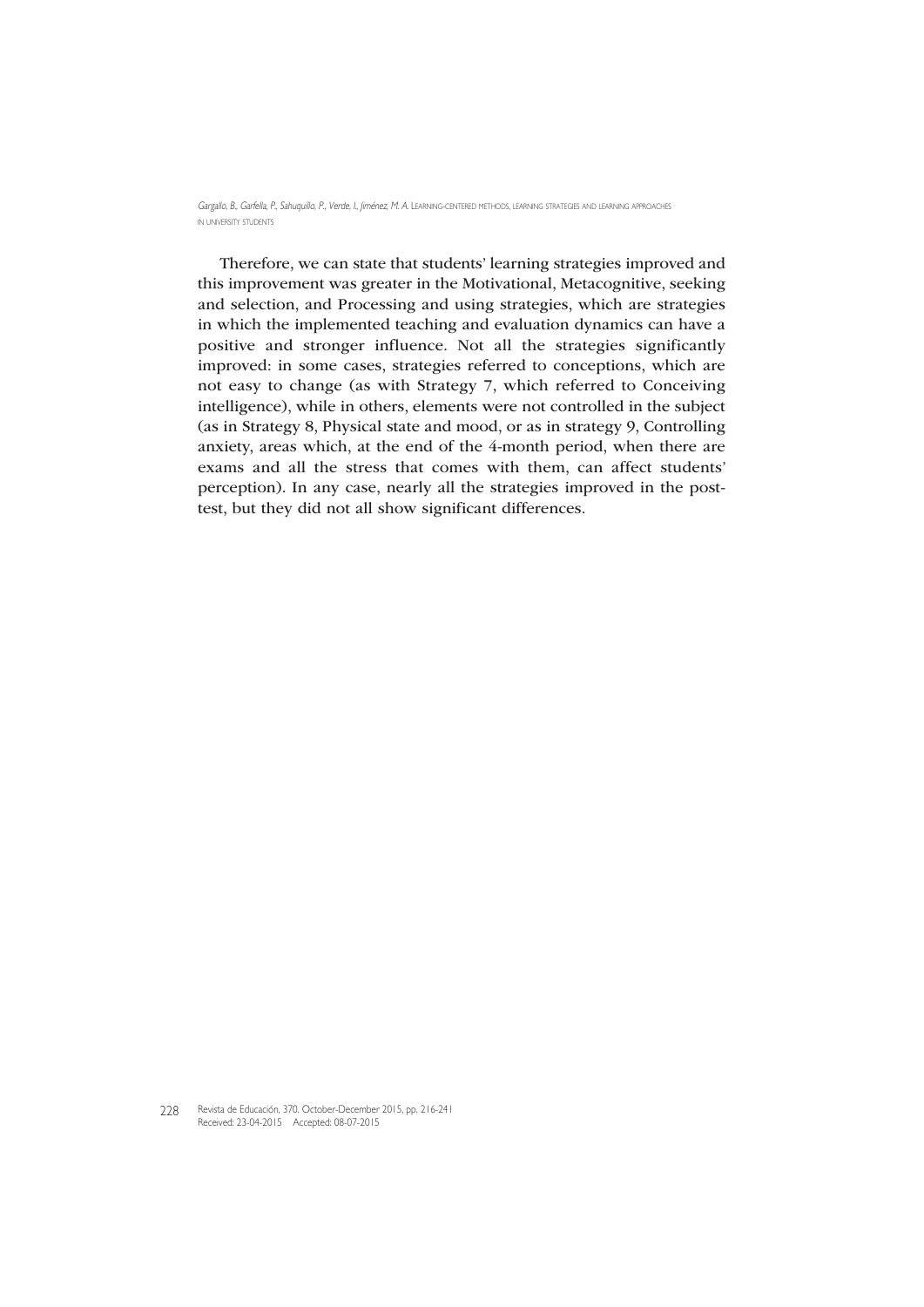TABLE III. The ANOVA F-test and the significance of the differences in the learning strategies (pretest-post-test).

| <b>Strategies</b>                                       |           | Mean   | <b>SD</b> | F          | partial<br>n <sup>2</sup> | Z          | $\emptyset$ |
|---------------------------------------------------------|-----------|--------|-----------|------------|---------------------------|------------|-------------|
| Overall score                                           | Pretest   | 3.7140 | .38650    | $10.151*$  | .073                      |            |             |
|                                                         | Post-test | 3.7978 | .36746    |            |                           |            |             |
| Scale   Affective strategies of support and control     | Pretest   | 3.7970 | .38224    | $5.924*$   | .044                      |            |             |
|                                                         | Post-test | 3.8617 | .34457    |            |                           |            |             |
|                                                         | Pretest   | 3.7050 | .49117    | $7.484*$   | .055                      |            |             |
| Scale 2 Processing and using information strategies     | Post-test | 3.8084 | .47394    |            |                           |            |             |
| Subscale 3 Metacognitive strategies                     | Pretest   | 3.6891 | .50991    | $8.303**$  | .061                      |            |             |
|                                                         | Post-test | 3.8102 | .44777    |            |                           |            |             |
| Subscale 5 Seeking and selecting information strategies | Pretest   | 3.1725 | .50780    | 15.784***  | .110                      |            |             |
|                                                         | Post-test | 3.3356 | .52204    |            |                           |            |             |
| Subscale 6 Processing and using information strategies  | Pretest   | 3.7050 | .49117    | 7.484**    | .055                      |            |             |
|                                                         | Post-test | 3.8084 | .47394    |            |                           |            |             |
| Strategy   Intrinsic motivation                         | Pretest   | 4.1189 | .60352    | $5.130*$   | .039                      |            |             |
|                                                         | Post-test | 4.2455 | .58113    |            |                           |            |             |
| Strategy 6 Self-efficacy and expectations               | Pretest   | 3.8805 | .70410    | 7.909**    | .058                      |            |             |
|                                                         | Post-test | 4.0362 | .57799    |            |                           |            |             |
| Strategy 10 Knowledge of objectives and eval. criteria  | Pretest   | 3.7364 | .82698    | $11.186**$ | .080                      |            |             |
|                                                         | Post-test | 4.0000 | .71807    |            |                           |            |             |
| Strategy 16 Knowledge of sources and seeking            | Pretest   | 3.0833 | .67700    | 14.002***  | .099                      |            |             |
| information                                             | Post-test | 3.3030 | .69713    |            |                           |            |             |
| Strategy 17 Selecting information                       | Pretest   | 3.2616 | .51526    | $6.605*$   | .049                      |            |             |
|                                                         | Post-test | 3.3682 | .52247    |            |                           |            |             |
| Strategy 19 Elaboration                                 | Pretest   | 3.3140 | .87590    | 7.872**    | .058                      |            |             |
|                                                         | Post-test | 3.5013 | .72184    |            |                           |            |             |
| Strategy 21 Personalization and creativity, Critical    | Pretest   | 3.5647 | .86165    | 4.385*     | .033                      | $-3.344**$ | 0.2415      |
| thinking                                                | Post-test | 3.7097 | .65461    |            |                           |            |             |
| Strategy 22 Storage, Memorizing                         | Pretest   | 3.4922 | 89118     | $10.342**$ | .075                      | $-2.735**$ | 0.1452      |
|                                                         | Post-test | 3.7028 | .89121    |            |                           |            |             |

N= 133; gl= 1 and 132; \*p <.05 \*\*p <.01 \*\*\*p <.001 Source: The Authors

## **In learning approaches**

As in the previous case, we only included the results of the variables that showed significant differences in the table. As all the variables in this case showed normal distribution, the results of the non parametric tests were not included.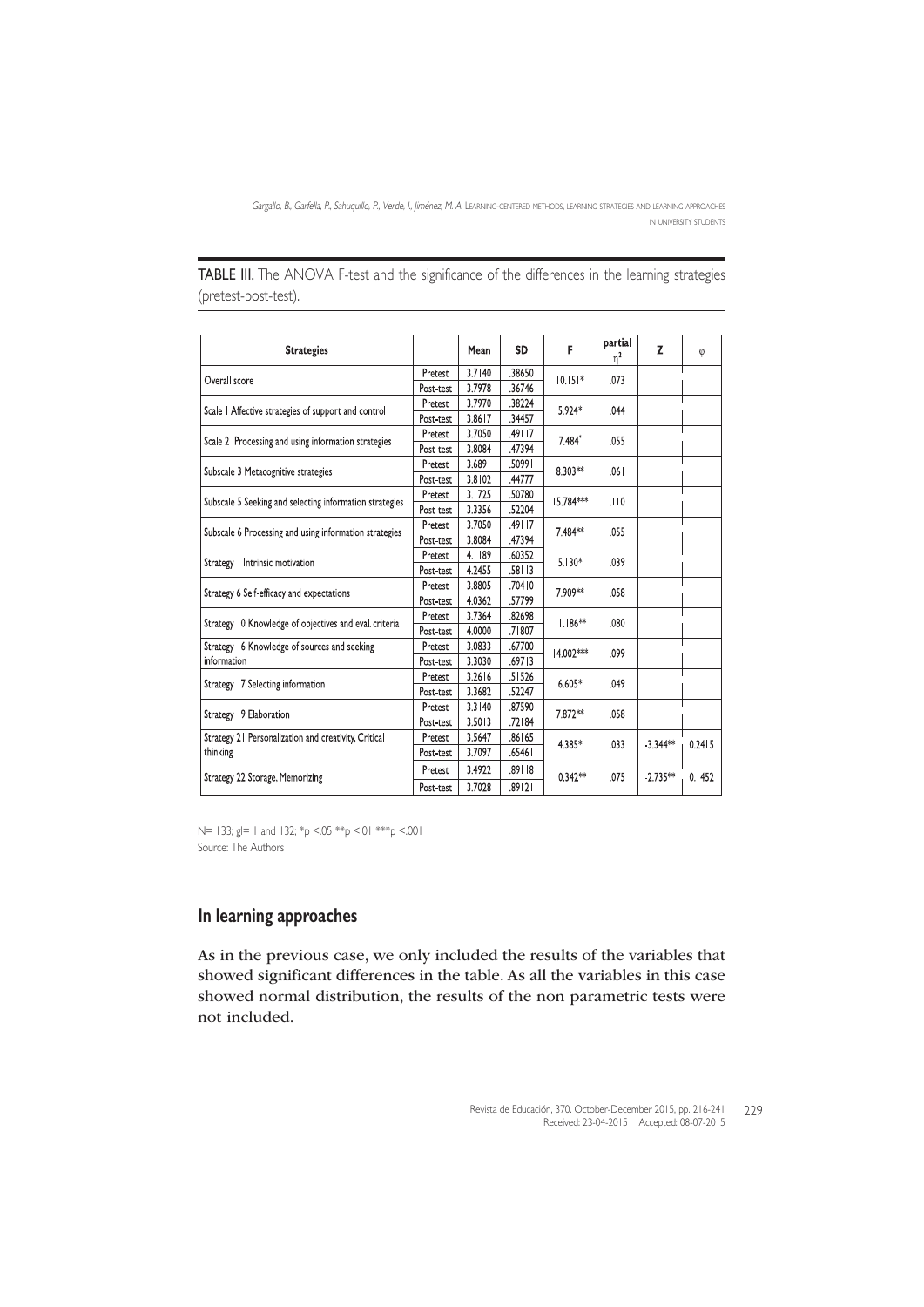In the multivariate analysis, the results that referred to the change in the joint profile of the two approaches/scales were also statistically significant ( $\lambda$ Wilks <sub>1.132</sub>=9.469; p=.000; partial  $\eta^2$ =.126). The effect size was medium.

In the univariate test, statistically significant differences were found in the overall score of the deep approach, which increased in the post-test, partial  $\eta^2$  =.126, with a medium effect size. No such differences were found, however, in the overall score of the surface approach, and scores lowered in the post-test.

Moreover the results obtained about how the joint profile evolved of the four subscales/factors reflected statistically significant changes from the pretest to the post-test ( $\lambda$ Wilks  $_4$  129=4.759; p=.001); partial  $\eta$ <sup>2</sup>=.129, with a medium effect size.

The univariate analysis obtained statistically significant differences in the partial scores of the deep approach, and higher scores in the posttest: for the Deep Motive,  $p < .001$ , partial  $\eta^2 = .094$ , and for the Deep Strategy, partial  $\eta^2$  = 109, with a medium effect size. No differences were observed in the partial scores of the Surface Approach or for Motive (p=.080). The same occurred in the scores of the Strategy (p=.355), which lowered in the post-test.

Therefore, the Deep Approach scores considerably improved with a large effect size, while the Surface Approach scores lowered, but no significant differences were observed.

| <b>Approaches</b> |           | Mean   | <b>Standard</b><br>deviation | F           | partial $\eta^2$ |
|-------------------|-----------|--------|------------------------------|-------------|------------------|
|                   | Pretest   | 3.1891 | .68238                       | 18.974***   | .126             |
| Deep approach     | Post-test | 3.4148 | .59928                       |             |                  |
|                   | Pretest   | 3.0744 | .71918                       | $16.163***$ | . 109            |
| Deep strategy     | Post-test | 3.3048 | .62233                       |             |                  |
|                   | Pretest   | 3.3038 | .74706                       |             |                  |
| Deep motive       | Post-test | 3.5263 | .65668                       | $13.630***$ | .094             |

TABLE IV. The ANOVA F-test and the significance of the differences in the learning approaches between the pretest and post-test.

N= 133; gl= 1 and 132; \*p <.05 \*\*p <.01 \*\*\*p <.001 Source: The Authors

Revista de Educación, 370. October-December 2015, pp. 216-241 230Received: 23-04-2015 Accepted: 08-07-2015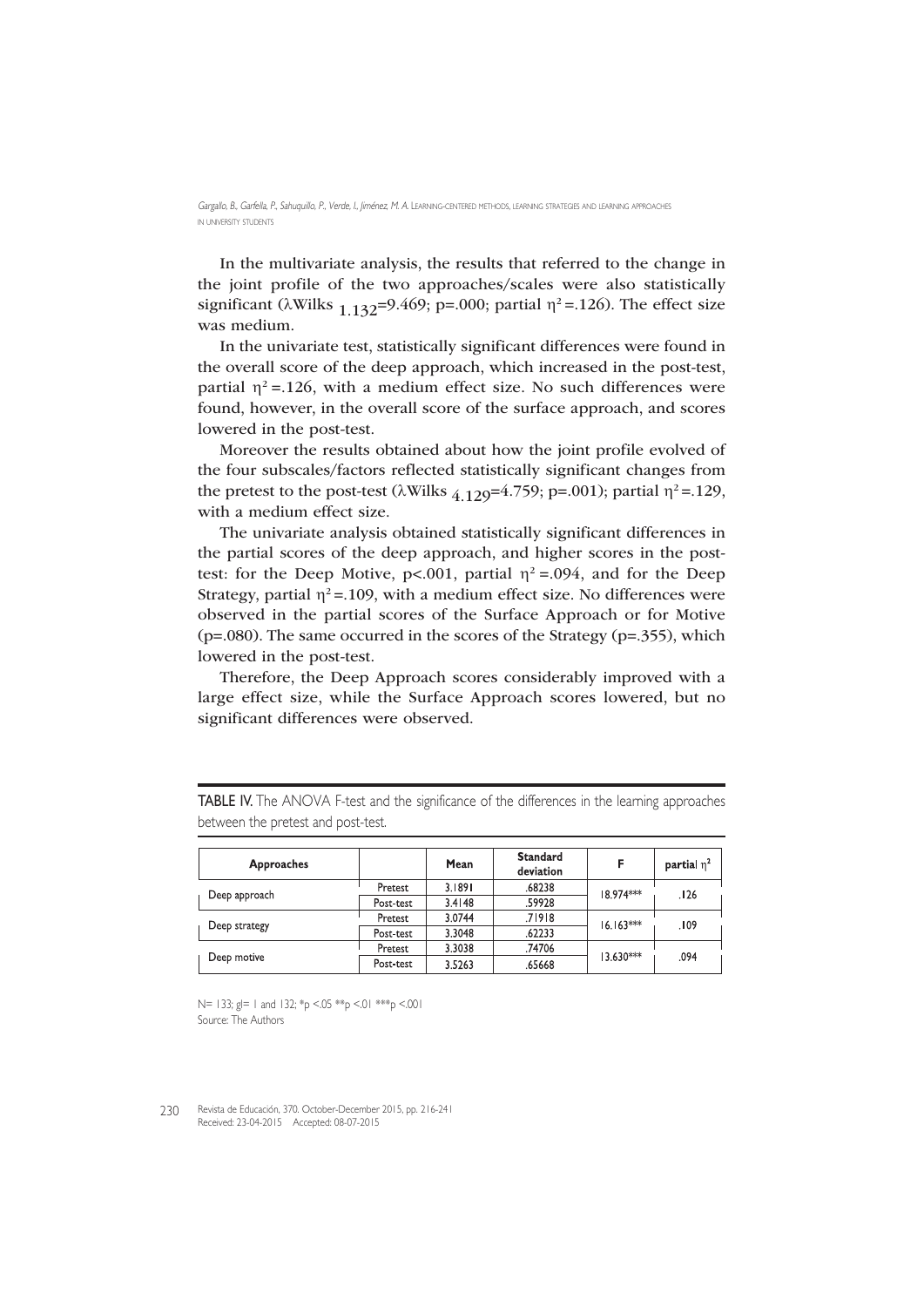## **Student Assessments**

Students assessed the methodology employed in two ways: quantitatively with a closed questionnaire, and qualitatively with a group discussion and an open questionnaire.

#### **Quantitative Results**

When teaching ended, students completed a questionnaire prepared by the research group to assess the teaching and evaluation methods used by teachers. For each one, its utility for learning and student's personal satisfaction were assessed on a 5-grade scale (Not at all-A lot) (Table V).

All the teaching methods were positively assessed and obtained high scores for their usefulness for learning, except for students' presentations with a mean of 3.92, and class discussion with a mean of 3.94 (even so, the percentage of acceptance, obtained by summing responses Quite a Lot and A Lot, came to 69.4% for the former and 76.1% for the latter). All the other methods exceeded the mean of 4 (the percentages of acceptance, obtained by summing responses Quite a Lot and A Lot, came to 75% in most cases and 80% in quite a few).

The methods that students best assessed were personal work corrected by the teacher, seminars, portfolios, cooperative work and classroom practicals.

The assessments made on students' personal satisfaction were also positive, but slightly lower for the master class, and for question time and students' presentations, with results that came close to a mean of 4. For the two first methods, students considered their usefulness with a high grade, and with a slightly lower one for personal satisfaction: the master class obtained 80.3% of acceptance of its usefulness, and 68% for satisfaction; question time obtained 85.6% acceptance of its usefulness and 76.1% for satisfaction; presentations rated 69.4% for its usefulness, with 80% for satisfaction. All the other methods obtained high scores, with a mean of 4 for planned tutorials, and the others obtained mean scores of over 4 (the percentages of acceptance, obtained by summing responses Quite a Lot and A Lot, came to 75% in most cases and 80% in quite a few).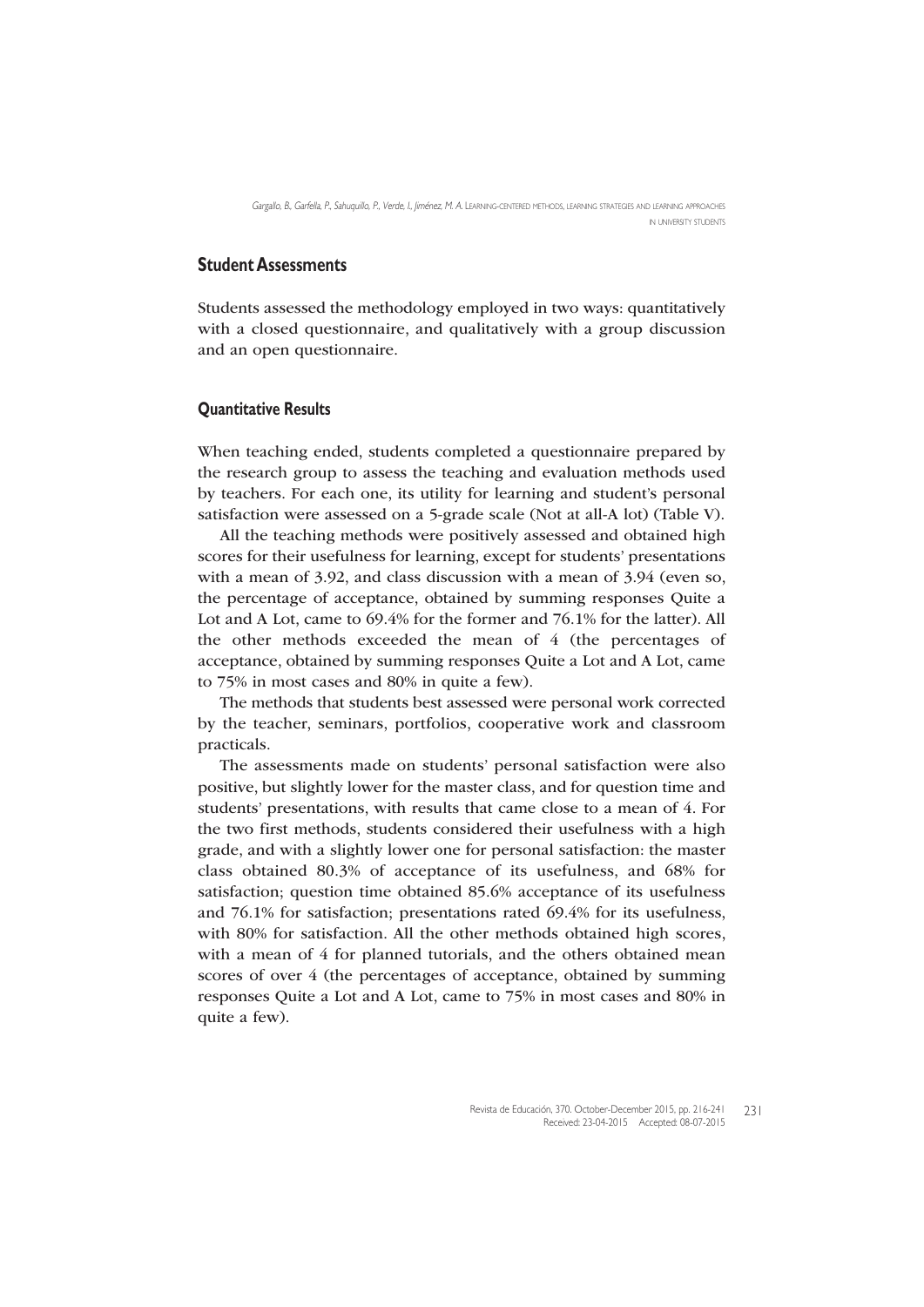The best assessed methods were personal work corrected by the teacher, seminars, portfolios, classroom practicals and cooperative work.

All the evaluation methods were positively valued for their usefulness, with high scores above the mean score of 4, except for the first three (self-assessment, co-evaluation and written tests), which exceeded the mean of 3.5 (in this case, the percentages of acceptance, obtained by summing responses Quite a Lot and A Lot, came to 60.5% for selfassessment, 57% for co-evaluation and 61.9% for written tests). This is a more than acceptable grade of positive evaluation. The highest score went to portfolios (a mean of 4.27 and an acceptance percentage of 90.7%), when we grouped the responses Quite a Lot and A Lot, where assessments that used the A Lot option were the highest, with 54.3% of acceptance.

The assessments made of personal satisfaction with the evaluation methods followed a similar pattern, and the three methods that obtained a mean score that reflected a less positive evaluation were the first three, although the mean was always above 3.5 (the percentages of acceptance, obtained by summing responses Quite a Lot and A Lot, came to 54.7% in the first case, 53.3% in the second case and 57.7% in the third). Moreover, the highest positive evaluation went to portfolios (a mean of 4.21 and an acceptance percentage of 78.7%). Although this percentage, which included the Quite a Lot and the A Lot responses, was slightly lower than in other evaluation methods, it obtained more A Lot responses, and an acceptance percentage of 50.8%.

The most evaluated methods in both cases were portfolios, group works, individual works and oral presentations.

Revista de Educación, 370. October-December 2015, pp. 216-241 232 Received: 23-04-2015 Accepted: 08-07-2015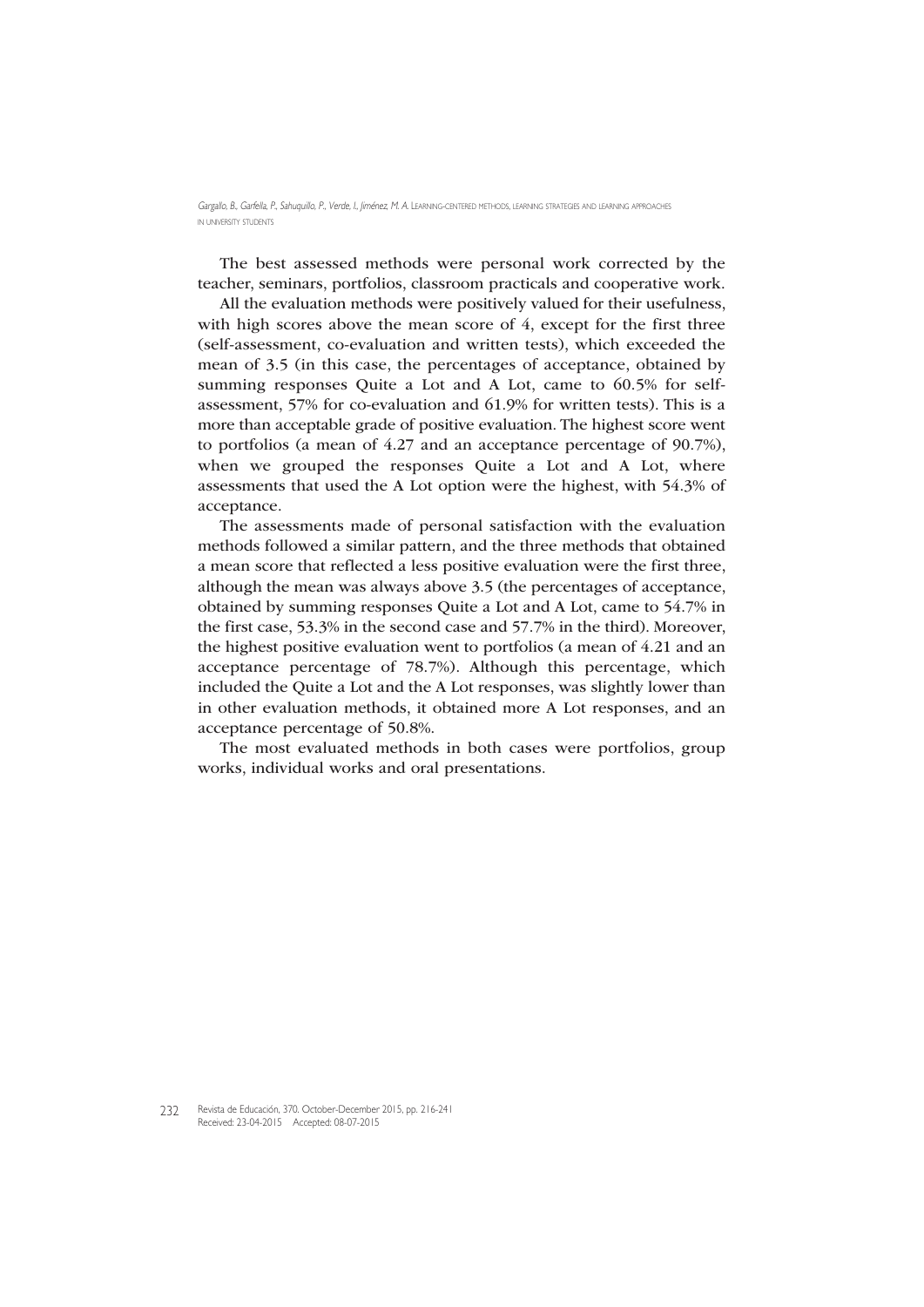| 4.46<br>4.26<br>439<br>Mean<br>3.92<br>4.30<br>4.06<br>3.94<br>4.00<br>4.17<br>4.01<br>Questions on the subject to comment on in class<br>TEACHING METHODS<br>Personal work corrected by the teacher<br>Master class (expository methodology)<br>Expositions and student presentations<br>Planned tutorials (not in class)<br>Classroom practicals<br>Cooperative work<br>Class discussions<br>Case studies<br>Seminars |                  |                         | NITILITY       |                       |               |                 |          |                 |                      | <b>SATISFACTION</b> |                 |                      |                 |
|-------------------------------------------------------------------------------------------------------------------------------------------------------------------------------------------------------------------------------------------------------------------------------------------------------------------------------------------------------------------------------------------------------------------------|------------------|-------------------------|----------------|-----------------------|---------------|-----------------|----------|-----------------|----------------------|---------------------|-----------------|----------------------|-----------------|
|                                                                                                                                                                                                                                                                                                                                                                                                                         |                  |                         |                | PERCENTAGES           |               |                 |          |                 |                      |                     | PERCENTAGES     |                      |                 |
|                                                                                                                                                                                                                                                                                                                                                                                                                         | SD               | at all<br>ž             | little<br>⋖    | Quite                 | Quite a<br>ă  | A Lot           | Mean     | S.              | at all<br>ă          | İttle<br>⋖          | Quite           | Quite a<br>$\vec{a}$ | <b>A</b> Lot    |
|                                                                                                                                                                                                                                                                                                                                                                                                                         | 945              | Ľ                       | ූ              | 93                    | 48.5          | $\frac{8}{218}$ | 3.74     | 031             | Ľ                    | යූ                  | 98              | 48.5                 | $\frac{318}{2}$ |
|                                                                                                                                                                                                                                                                                                                                                                                                                         | TTT.             | $\frac{8}{1}$           | 23             | $\stackrel{4}{=}$     | 50.0          | 35.6            | 3.88     | .785            | So                   | ಸ                   | $\frac{8.8}{8}$ | డె                   | 25.0            |
|                                                                                                                                                                                                                                                                                                                                                                                                                         | 829              | $\overline{0}$          | $\frac{8}{3}$  | 26.7                  | 42,7          | 26.7            | 3.87     | 798             | $\frac{8}{1}$        | 25                  | 26.7            | 49,2                 | 20.8            |
|                                                                                                                                                                                                                                                                                                                                                                                                                         | 730              | $\overline{0}$          | 23             | ್                     | 44,7          | 43.9            | 4.14     | 846             | $\frac{8}{2}$        | 33                  | 14.8            | 43.4                 | 37.7            |
|                                                                                                                                                                                                                                                                                                                                                                                                                         | 749              | $\frac{8}{1}$           | $\frac{8}{1}$  | 33                    | $\frac{1}{2}$ | 58.5            | 4.37     | .754            | o.o                  | 2.5                 | ᇹ               | 37.2                 | 51.2            |
|                                                                                                                                                                                                                                                                                                                                                                                                                         | 837              | Ŀ                       | $\overline{a}$ | $\overline{22}$       | 39.7          | 45.0            | 4.27     | 775             | $\frac{8}{1}$        | $\frac{8}{2}$       | $\frac{25}{2}$  | 42,5                 | 43.3            |
|                                                                                                                                                                                                                                                                                                                                                                                                                         | 998              | $\overline{0}$          | 59             | 25.8                  | 228           | 45.2            | 4.00     | 926             | $\overline{0}$       | 6.9                 | 20.7            | 37.9                 | 34,5            |
|                                                                                                                                                                                                                                                                                                                                                                                                                         | 908              | 28                      | 28             | $\frac{2}{3}$         | 493           | 26.8            | 4.04     | .754            | $\tilde{=}$          | 25                  | $\equiv$        | $\frac{3}{5}$        | 23.8            |
|                                                                                                                                                                                                                                                                                                                                                                                                                         | 926              | $\overline{\mathbf{C}}$ | 35             | 24.7                  | 35.3          | 35.3            | 4.01     | 893             | ņ                    | $\tilde{=}$         | 26.7            | 36.0                 | 34.7            |
|                                                                                                                                                                                                                                                                                                                                                                                                                         | 767              | S                       | 2.6            | $\tilde{\mathcal{S}}$ | 34.2          | 53,9            | 4.29     | 858             | $\overline{0}$       | $\overline{+}$      | 13.7            | $\frac{15}{2}$       | 50.7            |
| 416<br>Research work                                                                                                                                                                                                                                                                                                                                                                                                    | 858              | 8                       | ಸ              | <b>S.9</b>            | 39.7          | 40.5            | 412      | 788             | O.O                  | 25                  | $\frac{8.0}{2}$ | 43                   | 35.2            |
| 4.35<br>Portfolios                                                                                                                                                                                                                                                                                                                                                                                                      | 822              | $\overline{a}$          | 8              | $\overline{0}$        | 35.1          | $\frac{5}{2}$   | 4.27     | 840             | $\frac{6}{1}$        | $\frac{6}{1}$       | $\frac{6}{10}$  | 40,7                 | 45.5            |
| EVALUATION METHODS                                                                                                                                                                                                                                                                                                                                                                                                      |                  |                         | VTILITY        |                       |               |                 |          |                 |                      | SATISFACTION        |                 |                      |                 |
| 3.68<br>Self-assessment                                                                                                                                                                                                                                                                                                                                                                                                 | 935              | $\frac{6}{1}$           | 53             | 29.5                  | $\frac{1}{4}$ | 194             | 353      | 906             | 2.6                  | 53                  | 34.2            | 42,7                 | 12.0            |
| 3.59<br>Co-evaluation                                                                                                                                                                                                                                                                                                                                                                                                   | 885              | 38                      | 2.5            | 36.7                  | 43            | 127             | 3.55     | 793             | $\tilde{\mathbf{c}}$ | S                   | 40.0            | 44.0                 | 3               |
| 371<br>Short-answer written tests                                                                                                                                                                                                                                                                                                                                                                                       | $\frac{1}{26}$   | 48                      | 56             | 23.8                  | 333           | 28.6            | 3.65     | $\overline{00}$ | 2.8                  | 53                  | $\frac{0}{2}$   | 36,6                 | $\overline{=}$  |
| 4.05<br>Oral presentations showing theme s-works                                                                                                                                                                                                                                                                                                                                                                        | ,799             | $\overline{0}$          | ಸ              | 20.2                  | 45,7          | $\frac{1}{3}$   | 3.90     | 947             | 25                   | $\frac{6}{2}$       | 20.0            | 45.0                 | 27.5            |
| 4.18<br>Individual works                                                                                                                                                                                                                                                                                                                                                                                                | 884              | $\leq$                  | $\ddot{3}$     | $\bar{\mathbf{q}}$    | 41.9          | $\frac{1}{4}$   | 4.02     | 89              | 25                   | $\tilde{=}$         | $\frac{8.9}{2}$ | 45,9                 | $\equiv$        |
| 4.30<br>Group works                                                                                                                                                                                                                                                                                                                                                                                                     | $\overline{.73}$ | $\frac{0}{2}$           | 23             | $\approx$             | 45.0          | 43,5            | $\equiv$ | 50              | ع                    | ₹                   | $\frac{3}{9}$   | 42.6                 | 37.7            |
| 442<br>Portfolios                                                                                                                                                                                                                                                                                                                                                                                                       | 757              | $\frac{8}{2}$           | $\tilde{=}$    | $\overline{2}$        | 36.4          | 543             | 421      | 989             | 25                   | 33                  | 15.6            | 27.9                 | 50.8            |

TABLEY. Grade of utility of the methods for obtaining knowledge and skills (means and percentages) TABLE V. Grade of utility of the methods for obtaining knowledge and skills (means and percentages)

Source: The Authors Source: The Authors

Revista de Educación, 370. October-December 2015, pp. 216-241 Received: 23-04-2015 Accepted: 08-07-2015 233

Gargallo, B., Garfella, P., Sahuquillo, P., Verde, I., Jiménez, M. A. LEARNING-CENTERED METHODS, LEARNING STRATEGIES AND LEARNING APPROACHES IN UNIVERSITY STUDENTS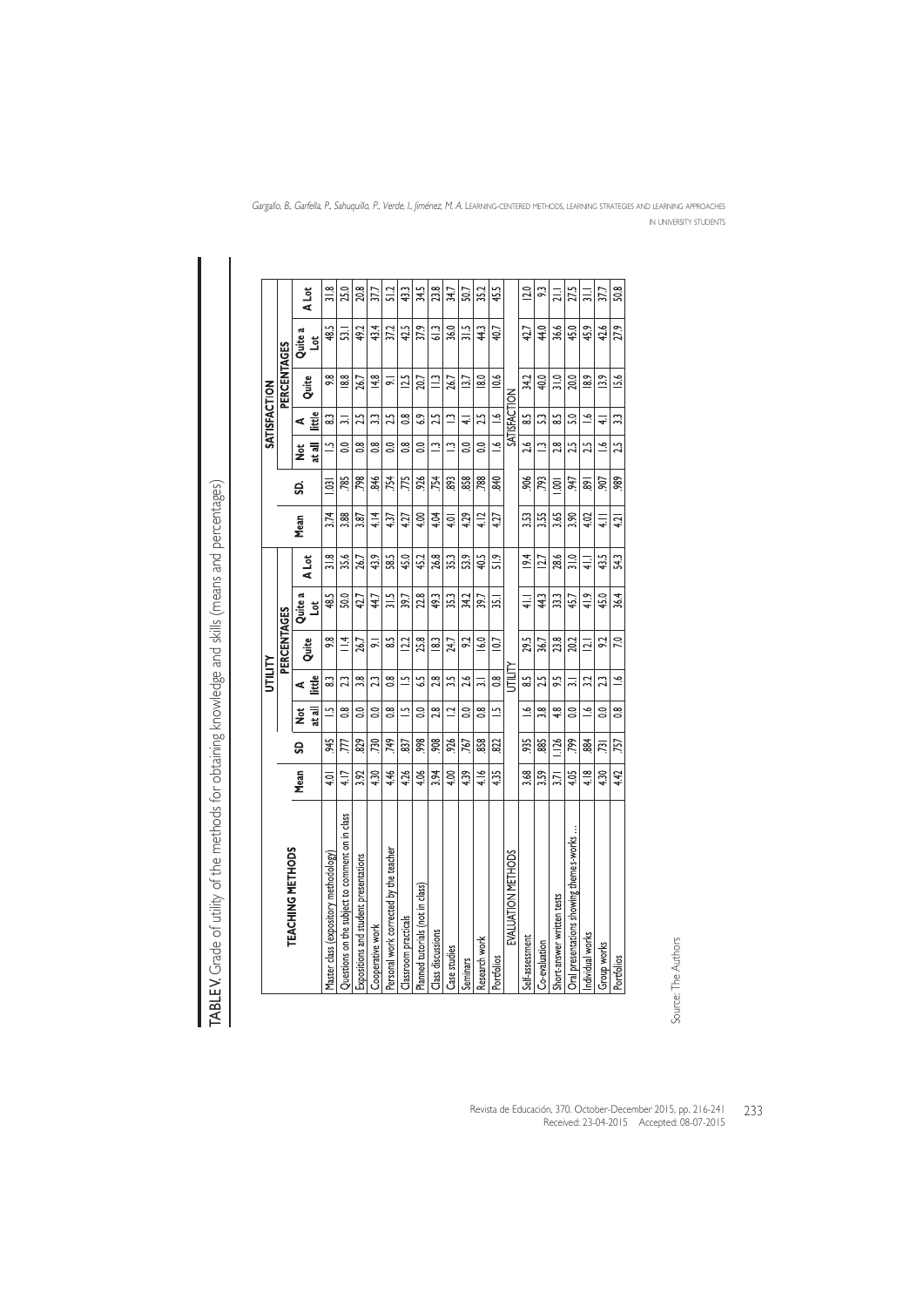#### **Qualitative Results (discussion group and qualitative questionnaire)**

A discussion group was organized with seven students, two from each Pedagogy degree group and three from the Social Education group (5 females and 2 males).

One group of 15 students, five from each group (11 females and 4 males), completed the open qualitative questionnaires.

Students were selected according to the following criteria: they had to be males and females according to the percentage adapted to the gender distribution in each group; from each class, at least one student with good performance/high implication/participation, and another with average performance/implication/participation should be selected.

In both the discussion group and questionnaires, among other matters, students were asked to briefly describe the teaching and evaluation method employed by the teacher, and to assess it for its usefulness for learning by comparing it with other experimented methods. They were also asked to make suggestions to improve it.

This group was led by an expert, and interventions were recorded and transcribed. The results of both procedures underwent a content analysis by two expert judges to delimit analysis categories, frequencies of responses and their interpretation, using an inductive-deductive system that specified categories by using previously determined categories and then including new categories whenever necessary.

The conceptual map below includes the most relevant contributions made. We selected only those that referred to the assessments made of the methods and to the suggestions made to improve them.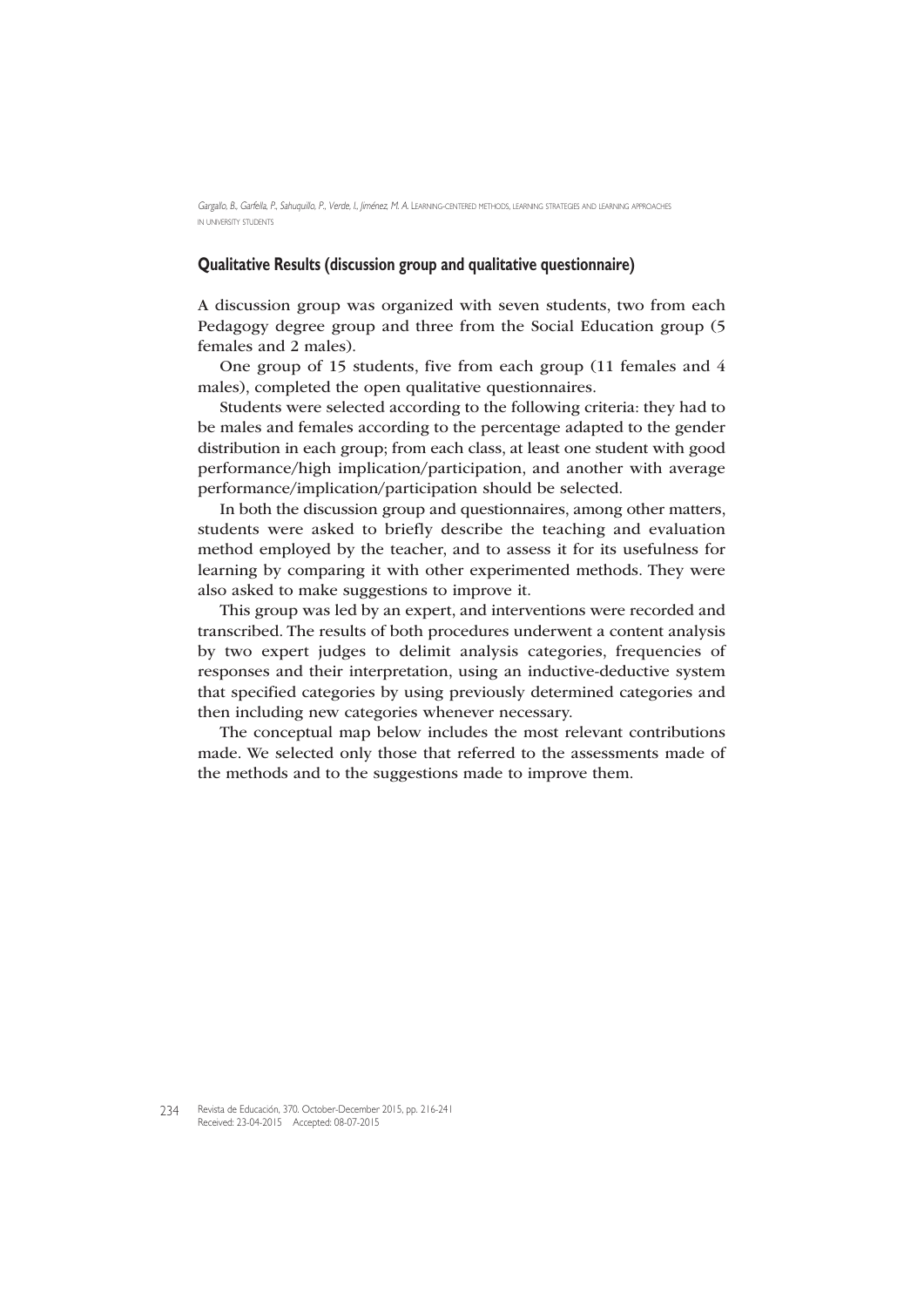

## **Discussion and Conclusions**

The objective of this work was to analyze the incidence of the studentcentered methodology in students' learning strategies and approaches, and to evaluate the teaching process.

The results have allowed us to confirm most of the hypotheses put forward, and the scores of the strategies and approaches improved in the post-test.

Significant differences were obtained in students' learning strategies in the overall score, on the two scales and in three of the six subscales: Metacognitive, Seeking and Selecting; Processing and Using. The differences observed in eight strategies were statistically significant: Intrinsic motivation, Self-efficacy and expectations, Knowledge of objectives, Knowledge of sources, Selection, Elaboration, Personalization and creativity and Storage/memorizing.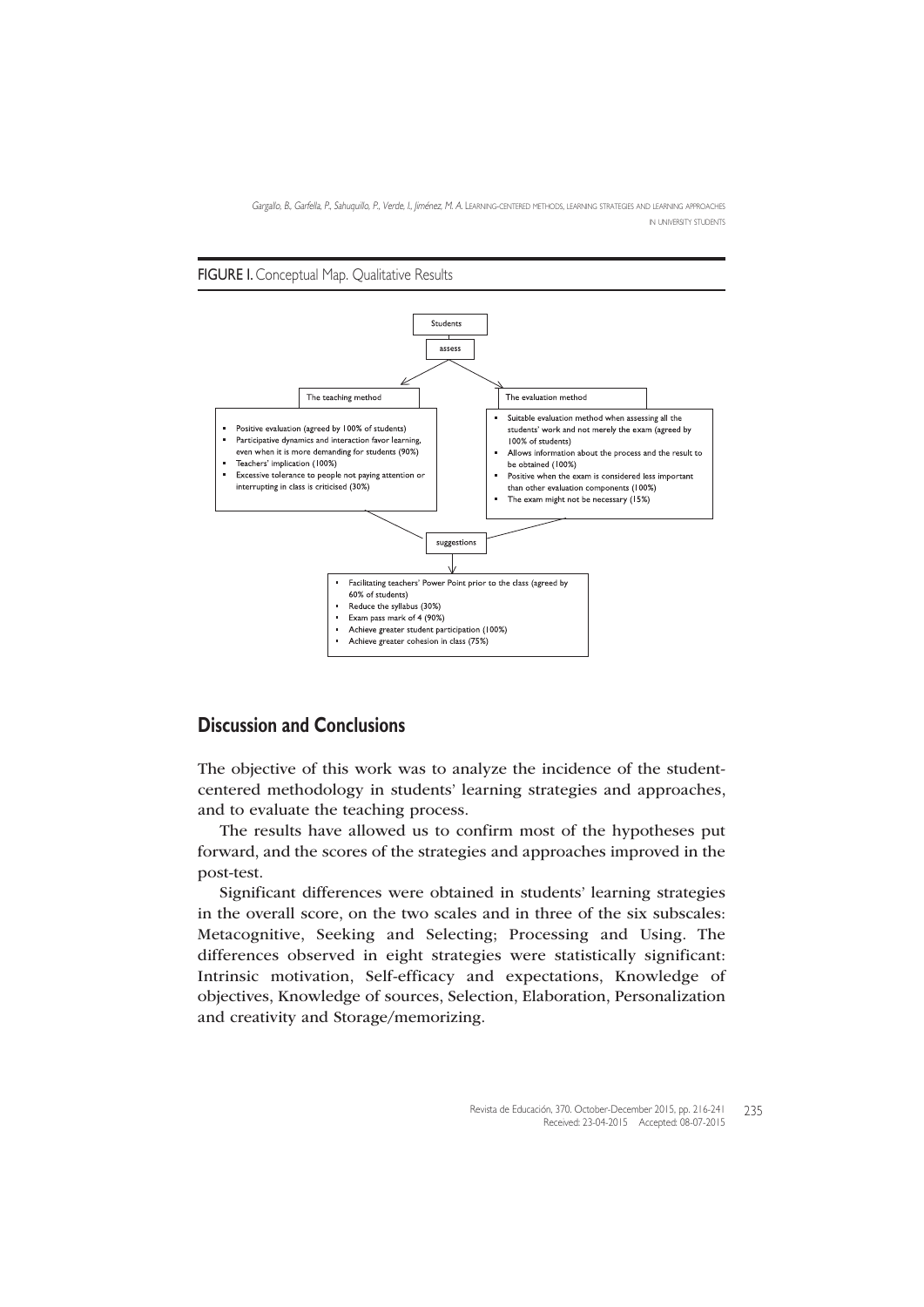Although the differences in the other strategies were not statistically significant, they improved in the post-test.

The learning approach scores also improved, the Deep approach scores increased, and statistically significant scores were obtained for the overall approach score, and also in the partial scores in motive and strategy.

Students' assessments of the methods and techniques employed for teaching and evaluations were positive, with high evaluations made for both their usefulness for learning, and personal satisfaction in using them for most of the methods employed.

These results are relevant as using learning-centered methods improves both students' learning strategies and approaches. This is stressed particularly in Motivational strategies, which confirms the opinion of teachers, who understand that using such methods improves student motivation. They are also relevant in the Metacognitive strategies, which is coherent with the work expected of students, who demand such skills; in strategies Seeking and Selecting, and also in Processing and Using, which are expected for the tasks undertaken with students.

The subject teaching consideration also expects to find the Deep approach among students, who work with tasks that demand critical thinking, preparation, providing their own proposals, etc. Thus students' deep learning approach increased significantly.

These results coincide with those reported in previous research, which verified that teachers' teaching and evaluation methods influenced the way their students learned (Gargallo, 2008; Gargallo, Garfella, Pérez & Fernández, 2010).

Other works have employed similar considerations, mainly with small groups, as we did. One example of such is Armbruster et al. (2009), who worked with students in introductory Biology classes in a North American university. This work indicated improvements in the form of students showing more interest, self-managed learning, etc. These authors moved from a master class methodology to one that was more learning-centered, which was developed by the teachers themselves after redesigning the course and using problem-solving approaches in groups, and formative and self-assessment evaluation elements.

Tien et al. (2002) experimented with group work led by Organic Chemistry students in a North American university. Researchers redesigned the course by also training leaders for each group. They

Revista de Educación, 370. October-December 2015, pp. 216-241 Received: 23-04-2015 Accepted: 08-07-2015 236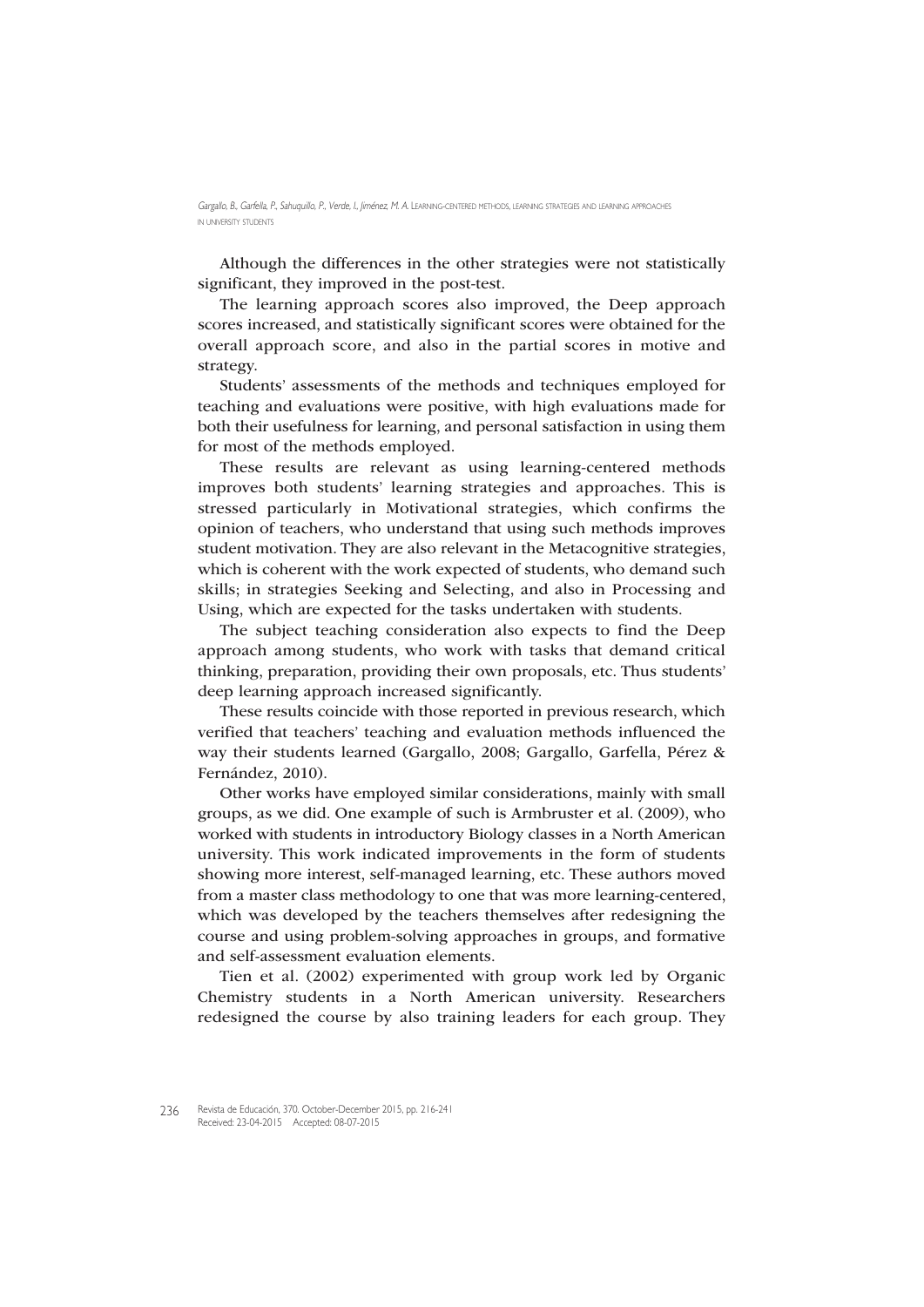organized group problem-solving workshops where students had to reflect on the process followed. The leaders of each group emphasized these metacognitive-type reflexive processes. This work improved students' performance, memorizing and attitudes.

Tessier (2007) used peer tutorials as a complementary working method of the expository methodology in such a way that, after previously becoming experts on part of the syllabus, the General Biology students who took part in a primary education teacher training program taught each other in small groups. They obtained better learning results and better qualifications than with conventional methods.

In this context, our work is relevant for the results it presents and the process it followed because it employed a more integrating methodological approach that went beyond those used in the analyzed studies, which introduced highly specific practices. The combination of methods employed for teaching, and the formative evaluation and the self-assessment practice, improved the learning strategies and increased the deep learning approach.

We realize it would be ideal to implement learning-centered methods in learning degrees throughout centers and, if at all possible, througout the university. This is the case of Kember's initiative in 2009, who managed to make relevant and significant changes during 2 years in students' perception of the learning environment and teachers' action (increased active learning, teaching for understanding, etc.), and also in students developing their skills (critical thinking, self-managed learning, etc.), after the teachers involved introduced innovative methods. We are also aware of some obstacles to be overcome: need for organizational changes (De La Sablonière et al., 2009); quality teacher training (Gibbs & Coffey, 2004), etc. In the meantime, works like that presented herein can act as an incentive for other teachers to engage in such dynamics.

Before finishing this work, we wish to point out some study limitations: our sample is not representative of either the university or the degrees. In order to be more rigorous, a quasiexperimental design should have been used; Footnote 2 provides the reasons why we used a preexperimental design. Quite often in educational research, what is desirable is not always feasible.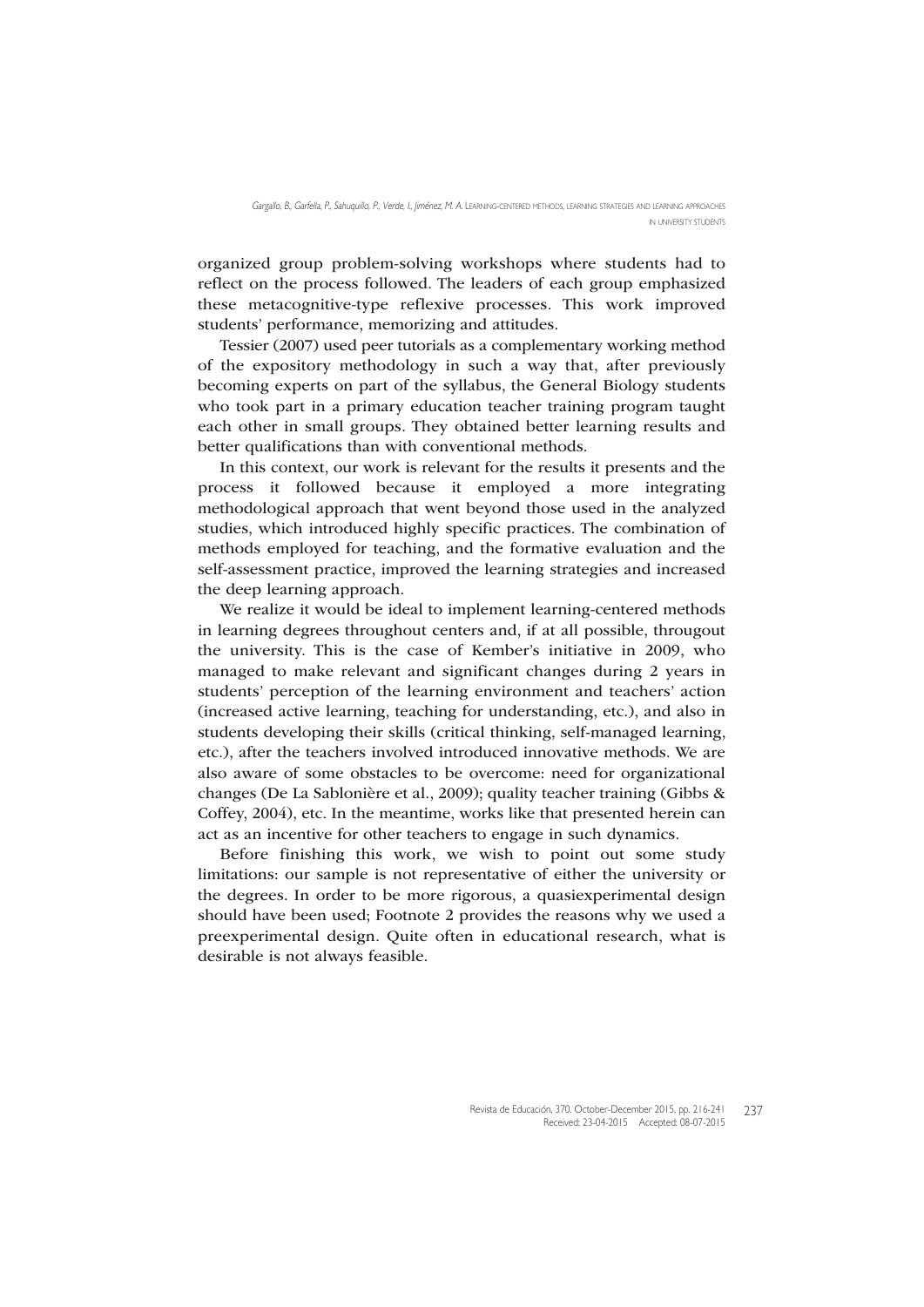## **Bibliographical References**

- Abalde, E., Muñoz, M., Buendía, L., Olmedo, E. Mª., Berrocal, E., Cajide, J., Soriano, E. Hernández Pina, F., García, M.P. & Maquillón, J. (2001). Los enfoques de aprendizaje en estudiantes universitarios españoles. Revista de Investigación Educativa. 19 (2), 465-489.
- Armbruster, P., Patel, M., Johnson, E. & Weiss, M. (2009). Active learning and student-centered pedagogy improve student attitudes and performance in introductory biology. Education, 8, 203-213.
- Boekaerts, M. (2006). Self-regulation and effort investment. En E. Sigel & K.A. Renninger (Vol. Eds.), Handbook of Child Psychology, Vol. 4, Child Psychology in Practice (pp. 345-377). Nueva York: John Wiley & Sons.
- Biggs, J. (1993). What do inventories of students' learning processes really measure? A theoretical review and clarification, British Journal of Educational Psychology, 63, 3-19.
- Biggs, J. (2005). Calidad del aprendizaje universitario. Madrid: Narcea.
- Biggs, J., Kember, D. & Leung, D.Y.P. (2001). The revised two-factor Study Process Questionnaire: R-SPQ-2. British Journal of Educational Psychology, 71, 133-149.
- Bista, K. (2011). How to Create a Learning-Centered ESL Program. English for Specific Purposes World, 10 (31), 1-13.
- Campbell, C. (2012). Learning-Centered Grading Practices. Leadership, 41 (5), 30-33.
- Christopher, C.M. & Rust, F O'C. (2006). Learning-Centered Assessment in Teacher Education. Studies in Educational Evaluation, 32 (1), 73- 82
- Cohen, J. (1988). Statistical power analysis for the behavioral sciences (2nd ed.). Hillsdale, NJ: Lawrence Erlbaum Associates.
- De La Sablonnière, R., Taylor, D.M. & Sadykova, N. (2009). Challenges of applying a student-centred approach to learning in the context of Education in Kyrgystan. International Journal of Educational Development, 29, 628-634.
- EI, ESU (2010). Student-Centred Learning. An Insight into Theory and Practice. Brussels: Education International, European Students' Union.
- Entwistle, N. (1995). Frameworks for understanding as experienced in essay writing and in preparing for examinations. Educational Psychologist, 30, 47-54.

Revista de Educación, 370. October-December 2015, pp. 216-241 Received: 23-04-2015 Accepted: 08-07-2015 238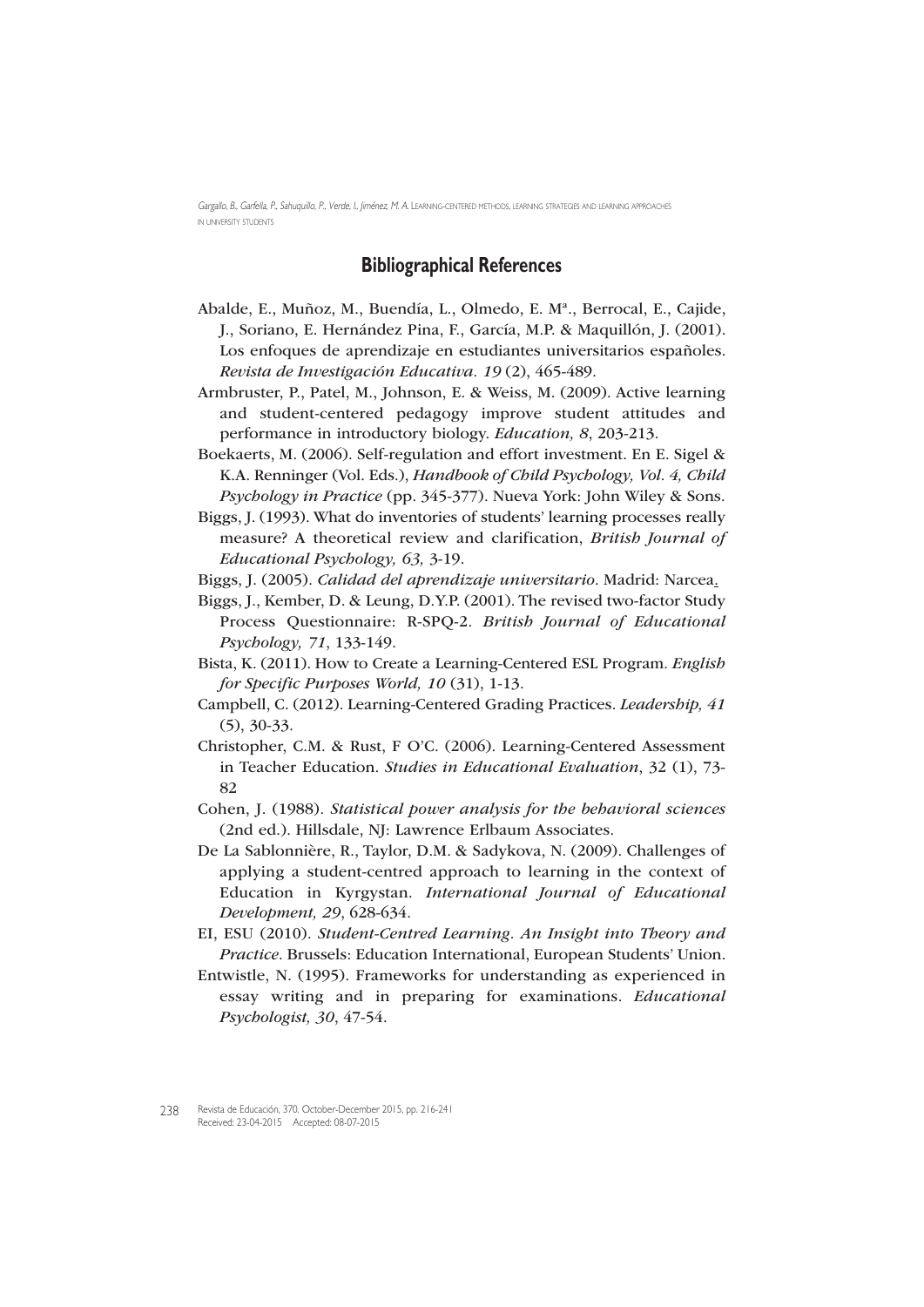- Entwistle, N. & Peterson, E. (2004). Learning styles and approaches to studying. En Ch. Spielberger (Ed.). Encyclopedia of Applied Psycology, Vol. 2 (pp. 537-542). Amsterdam: Elsevier.
- Fritz, C. O. & Morris, P. E. (2012) Effect Size Estimates: Current Use, Calculation, and Interpretation. Journal of Experimental Psychology: General. 141:1, pp. 2-18.
- García Valcárcel, A. (1993). Análisis de los modelos de enseñanza empleados en el ámbito universitario, Revista Española de Pedagogía, 194, 27-53.
- Gargallo, B. (2008). Estilos de docencia y evaluación de los profesores universitarios y su influencia sobre los modos de aprender de sus estudiantes. Revista Española de Pedagogía, 241, 425-445.
- Gargallo, B., Fernández, A., Garfella, P.R & Pérez, C. (2010). Modelos de enseñanza y aprendizaje en la universidad. Madrid, Universidad Complutense. Recuperado de: http://pendientedemigracion.ucm.es/ info/site/docu/29site/ponencia3.pdf
- Gargallo, B., Suárez-Rodríguez, J. & Pérez-Pérez, C. (2009). El cuestionario CEVEAPEU. Un instrumento para la evaluación de las estrategias de aprendizaje de los estudiantes universitarios. RELIEVE, 15. Recuperado de: http://www.uv.es/relieve/v15n2/RELIEVEv15n2\_5.htm
- Gibbs, G. & Coffey, M. (2004). The impact of training of university teachers on their teaching skills, their approach to teaching and the approach to learning of their studentes. Active Learning in Higher Education, 5 (1), 87-100.
- Hannafin, M. (2012). Student-Centered Learning. in N.M. Seel (Ed.), Encyclopedia of the Sciences of Learning (pp. 3211-3214). New York: Springer.
- Heise, B.A. & Himes, D. (2010). Educational Innovation: The Course Council-An example of student-centered learning. Journal of Nursing Education, 49(6), 343-345. doi:10.3928/01484834- 20100115-04.
- Hernández, R. (2012). Does continuous assessment in higher education support student learning? Higher Education, 64, 489-502. DOI 10.1007/s10734-012-9506-7
- Kember, D. (2009). Promoting student-centred forms of learning across an entire university. Higher Education, 58, 1-13.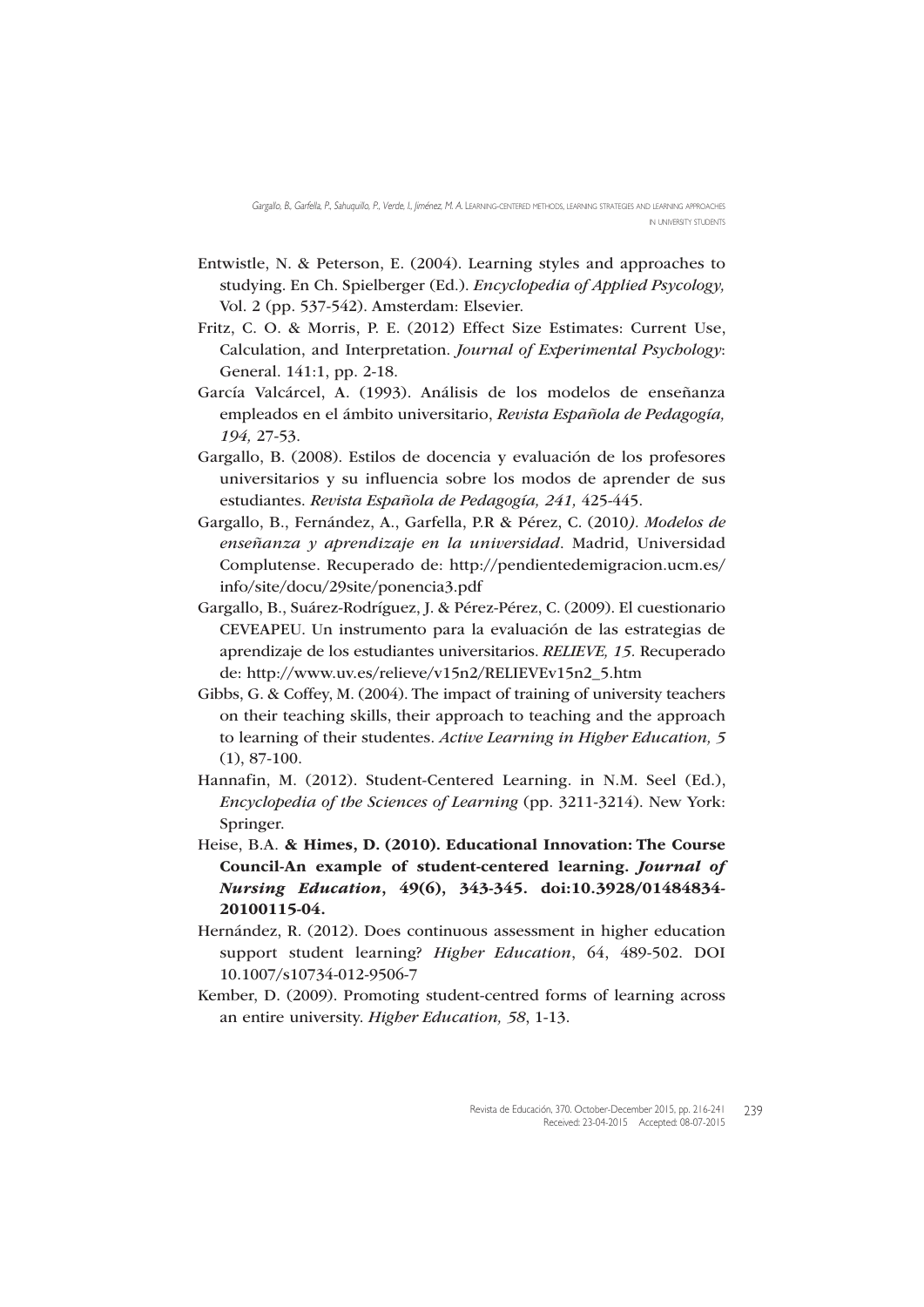- Kember, D. & Gow, L. (1994). Orientations to teaching and their effects on the quality of student learning, Journal of Higher Education, 65  $(1), 59-74.$
- Kember, D. & Kwan, K. (2000). Lecturers' approaches to teaching and their relationship to conceptions of good teaching. Instructional Science, 28, 469-490.
- Machemer, P.L. & Crawford, P. (2007). Student perceptions of active learning in a large cross-disciplinary classroom. Active Learning in Higher Education, 8 (1), 9-30.
- McCune, V. & Entwistle, N. (2011). Cultivating the disposition to understand in 21<sup>st</sup> century university education. Learning and Individual Differences, 21 (3), 303-310.
- Monereo, C. & Pozo, J.I. (2003). La universidad ante la nueva cultura educativa. Enseñar y aprender para la autonomía. Madrid: Síntesis.
- Mostrom, A. & Blumberg, P. (2012). Does Learning-Centered Teaching Promotes Grade Improvement? Innovative Higher Educacion, 37 (5), 397-405.
- Nitza, D. (2013). Learning-centered teaching and backward course design-From transferring knowledge to teaching skills. Journal of International Research, 9 (4), 329-338.
- Pintrich, P. R. (1995). Understanding self-regulated learning. New Directions for Teaching and Learning, 63, 3-12.
- Pintrich, P. R. (2000). The role of goal orientation in self-regulated learning. En M. Boekaerts, P. Pintrich y M. Zeidner (Eds.), Handbook of Self-Regulation (pp. 451-502). California. Academic Press.
- Pintrich, P. R. (2004). A conceptual framework for assessing motivation and self-regulated learning in college students. Educational Psychology Review, 16 (4), 385-407.
- Pucha, R. & Utschig, T. (2012). Learning-Centered Instruction of Engineering Graphics for Freshman Engineering Students. Journal of STEM Education: Innovations and Research, 13 (4), 24-33.
- Samuelowicz, K. & Bain, J.D. (2001). Revisiting academics' beliefs about teaching and learning, Higher Education, 41, 299-325.Tessier, J. (2007). Small-group peer teaching in an introductory biology classroom. Journal of College Science Teaching 36 (4), 64-69.

Revista de Educación, 370. October-December 2015, pp. 216-241 240Received: 23-04-2015 Accepted: 08-07-2015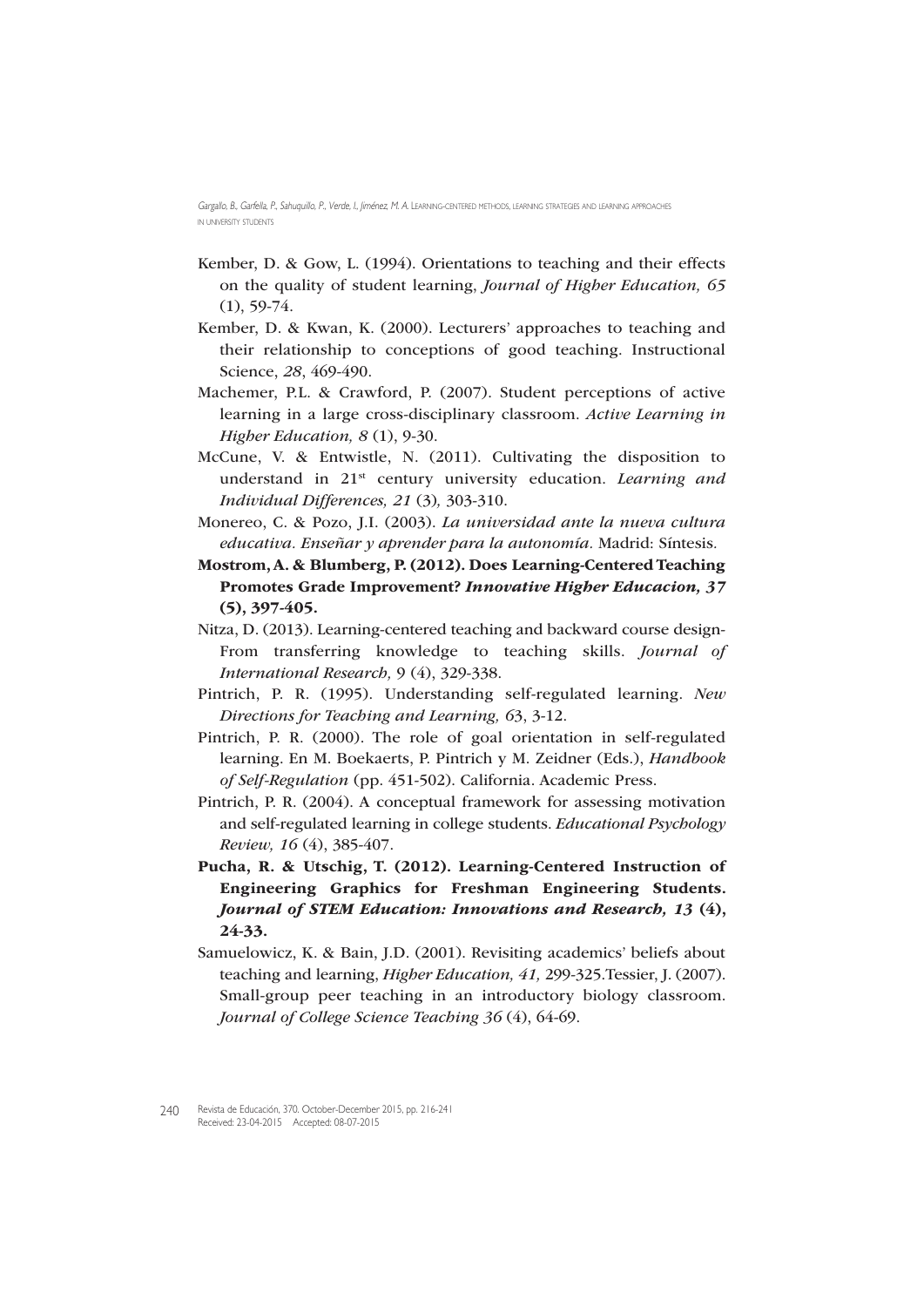- Tien, L.T., Roth, V. & Kampmeier, J.A. (2002). Implementation of a peerled team learning instructional approach in an undergraduate organic chemistry course. Journal of Research in Science Teaching 39 (7), 606- 632.
- Weinstein, C.E., Husman, J. & Dierking, D. (2002). Self-Regulation Interventions with a focus on learning strategies. En M. Boekaerts, P.R. Pintrich y M. Zeinder, Handbook of Self-regulation (pp. 727-747). San Diego: Academic Press.
- Yip, M.C.W. (2012). Learning strategies and self-efficacy as predictors of academic performance: a preliminary study. Quality in Higher Education, 18 (1), 23-34.
- Zabalza, M.A. (2012). Metodología docente. REDU (Revista de Docencia Universitaria, 9 (3), 75-98.
- Zimmerman, B.J. (2002). Becoming a self-regulated learner: an overview. Theory into Practice, 41, 64-70.
- Zimmerman, B.J & Schunk, D.H. (2011). Handbook of self-regulation or learning and performance. New York: Routledge.

Contact address: Bernardo Gargallo. Universidad de Valencia, Facultad de Filosofía y Ciencias de la Educación, Departamento de Teoría de la Educación. Avda. Blasco Ibáñez, 30; 46010-Valencia. E-mail: Bernardo.gargallo@uv.es